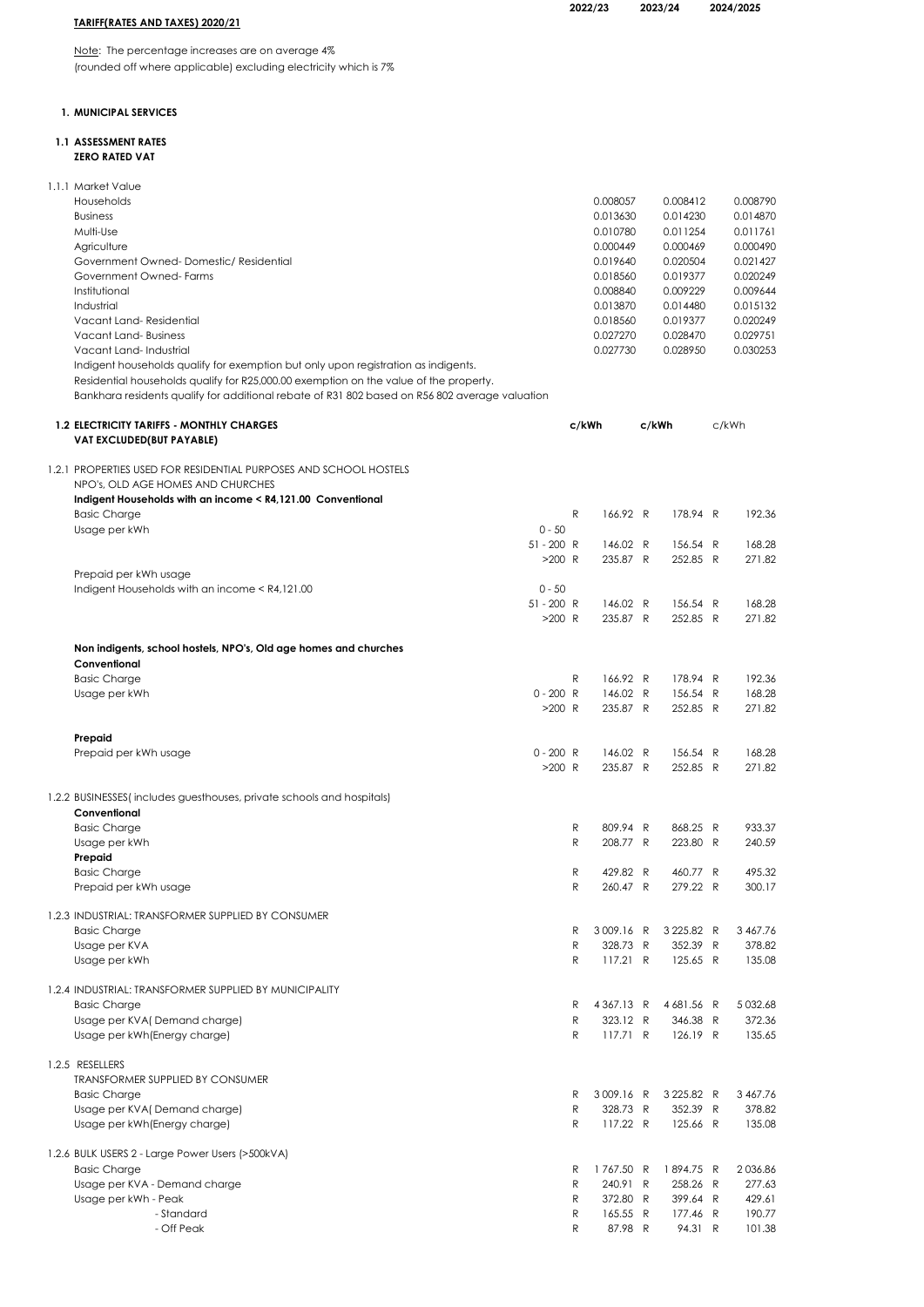|                                                                                                 | 2022/23 |                          | 2023/24      |                          |   | 2024/2025     |
|-------------------------------------------------------------------------------------------------|---------|--------------------------|--------------|--------------------------|---|---------------|
| 1.2.7 ORGANS OF STATE                                                                           |         |                          |              |                          |   |               |
| Conventional                                                                                    |         |                          |              |                          |   |               |
| <b>Basic Charge</b>                                                                             | R       | 790.39 R                 |              | 823.59 R                 |   | 885.36        |
| Usage per kWh                                                                                   | R       | 254.14 R                 |              | 264.81 R                 |   | 284.68        |
| Prepaid                                                                                         |         |                          |              |                          |   |               |
| <b>Basic Charge</b>                                                                             | R       | 419.44 R                 |              | 437.05 R                 |   | 469.83        |
| Prepaid per kWh usage                                                                           | R       | 254.14 R                 |              | 264.81 R                 |   | 284.68        |
| 1.2.8 Availability charge: This fee is payable in respect of                                    |         |                          |              |                          |   |               |
| any property that is not connected to the Main                                                  |         |                          |              |                          |   |               |
| Service which may in the opinion of the Municipality                                            |         |                          |              |                          |   |               |
| be provided with the necessary service.                                                         |         |                          |              |                          |   |               |
| Domestic                                                                                        | R       | 162.07 R                 |              | 169.20 R                 |   | 176.82        |
| Commercial, Industrial and Organs of state                                                      | R       | 417.83 R                 |              | 436.21 R                 |   | 455.84        |
| 1.2.9 Shifting of Prepaid meters                                                                | R       | 4660.83 R                |              | 4865.90 R                |   | 5 0 8 4 . 8 7 |
| 1.2.10 Reverting back from prepaid power to conventional metered power                          | R       | 4 660.83 R               |              | 4865.90 R                |   | 5 084.87      |
| 1.2.11 Temporary meters (220v 3-phase mainstream breaker - 80amps)                              | R       | 1 277.66 R               |              | 1 333.88 R               |   | 1 393.90      |
| 1.3. WATER SERVICES - EXCLUDING VAT(BUT PAYABLE) - MONTHLY CHARGES<br>VAT EXCLUDED(BUT PAYABLE) |         |                          |              |                          |   |               |
| 1.3.1 Indigent Households with an income < R4.121.00<br>$Okl - 6kl$ R                           |         | $\overline{\phantom{a}}$ | R            | $\overline{\phantom{a}}$ | R |               |
| 7kl-12kl R                                                                                      |         | 12.33                    | R            | 12.87 R                  |   | 13.45         |
| 13kl-36kl R                                                                                     |         | 12.69                    | R            | 13.24 R                  |   | 13.84         |
| $>36k$ R                                                                                        |         | 12.80 R                  |              | 13.37 R                  |   | 13.97         |
|                                                                                                 |         |                          |              |                          |   |               |
| 0kl - 12kl R<br>1.3.2 RESIDENTIAL PROPERTIES                                                    |         | 12.33 R                  |              | 12.87 R                  |   | 13.45         |
| 13kl-36kl R                                                                                     |         | 12.69                    | R            | 13.24 R                  |   | 13.84         |
| $>36k$ R                                                                                        |         | 12.80 R                  |              | 13.37 R                  |   | 13.97         |
| 0kl - 12kl R<br>SEDIBENG AREAS (HOUSEHOLDS ONLY)                                                |         | 9.19 R                   |              | 9.59 R                   |   | 10.03         |
| 13kl-36kl R                                                                                     |         | 10.00 R                  |              | 10.44 R                  |   | 10.91         |
| $>36k$ R                                                                                        |         | 10.63 R                  |              | 11.09 R                  |   | 11.59         |
| 0kl - 12kl R<br>1.3.3 NON-PROFIT ORGANISATION                                                   |         | 12.33 R                  |              | 12.87 R                  |   | 13.45         |
| 13kl-36kl R                                                                                     |         | 12.69                    | $\mathsf{R}$ | 13.24 R                  |   | 13.84         |
| $>36k$ R                                                                                        |         | 12.80 R                  |              | 13.37 R                  |   | 13.97         |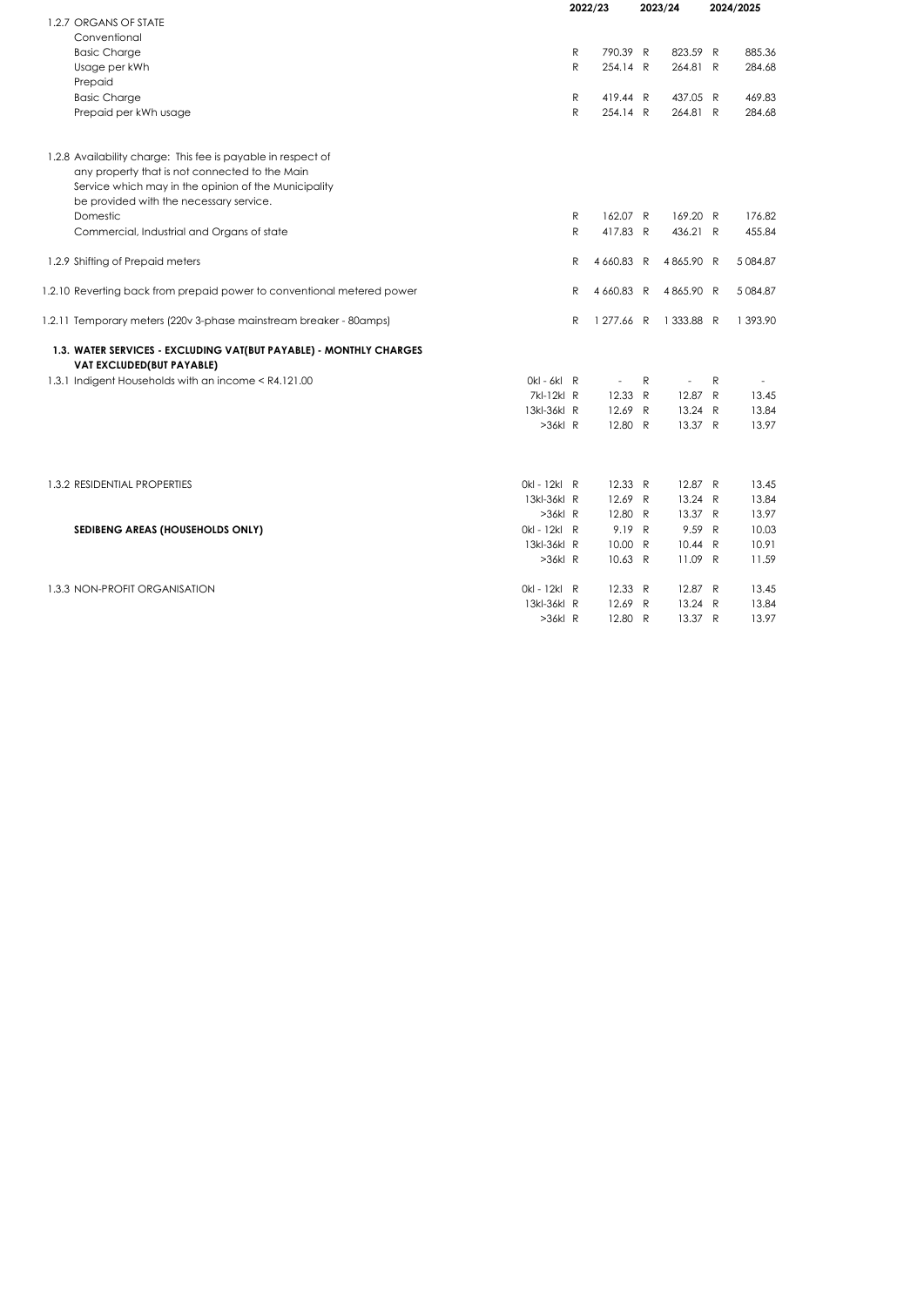|                                                                                                                                                                                                     |              | 2022/23                  |   | 2023/24                                         |   | 2024/2025           |
|-----------------------------------------------------------------------------------------------------------------------------------------------------------------------------------------------------|--------------|--------------------------|---|-------------------------------------------------|---|---------------------|
| 1.3.4 ALL OTHER PROPERTIES NOT DEFINED ABOVE (BUSINESS AND GOVERNMENT BUILDINGS)<br><b>Basic Charge</b>                                                                                             | R            | 73.63 R                  |   | 76.87 R                                         |   | 80.33               |
| Per kiloliter usage                                                                                                                                                                                 | R            | 21.27 R                  |   | 22.21 R                                         |   | 23.21               |
| Bulk water purchases (Commercial) Per kl - supply to households<br>Bulk water purchases - Commercial supply (As per contract)                                                                       | ${\sf R}$    | 135.63 R                 |   | 141.60 R                                        |   | 147.97              |
| 1.3.5 SEWER WATER IRRIGATION                                                                                                                                                                        | R            | 249.79 R                 |   | 260.78 R                                        |   | 272.52              |
| Filling of swimmingpool + VAT                                                                                                                                                                       | R<br>R       | 570.85 R                 |   | 595.97 R                                        |   | 622.79              |
| Swimming pool draining                                                                                                                                                                              |              | 740.69 R                 |   | 773.28 R                                        |   | 808.08              |
| 1.3.6 First Eye (Water)<br>Per Liter                                                                                                                                                                | R            | 11.30 R                  |   | 11.80 R                                         |   | 12.33               |
| 1.4. DOMESTIC REFUSE - MONTHLY CHARGES<br><b>VAT EXCLUDED</b>                                                                                                                                       |              |                          |   |                                                 |   |                     |
| 1.4.1 Residential -1 x removal/week<br>R0 - R4 340                                                                                                                                                  | R            |                          | R |                                                 | R |                     |
| $>$ R4 341                                                                                                                                                                                          | $\mathsf{R}$ | 125.23 R                 |   | 130.74 R                                        |   | 136.63              |
| 1.4.3 GARDEN (RESIDENTIAL) REFUSE                                                                                                                                                                   |              |                          |   |                                                 |   |                     |
| 1. Removal (with 14 days notice)<br>(If dumped in dumping site by resident)<br>(If dumped outside property a fine of R500.00 may be levied)<br>(On open sites, the owner will be penalized R150.00) | R            | 343.32 R                 |   | 358.42 R                                        |   | 374.55              |
| Illegal Dumping (Household)<br>Illegal Dumping (Business and organ of state)                                                                                                                        | R<br>R       | 1 252.06 R<br>3756.18 R  |   | 1 307.15 R<br>3921.45 R                         |   | 1 365.97<br>4097.91 |
| 1.4.4 BUSINESSES                                                                                                                                                                                    |              |                          |   |                                                 |   |                     |
| Per holder 1 to 5 x removals per week<br>Per holder 7x removals per week                                                                                                                            | R<br>R       | 257.34 R<br>378.20 R     |   | 268.66 R<br>394.84 R                            |   | 280.75<br>412.60    |
| AVAILABILITY CHARGES (RESIDENTIAL AND BUSINESS)                                                                                                                                                     | R            | 195.73 R                 |   | 204.34 R                                        |   | 213.53              |
| 1 x removal per week<br>2 x removal per week                                                                                                                                                        | ${\sf R}$    | 348.46 R                 |   | 363.79 R                                        |   | 380.17              |
| 3 x or more removals per week                                                                                                                                                                       | R            | 518.45 R                 |   | 541.27 R                                        |   | 565.62              |
| This fee is payable in respect of any property that is<br>not connected to the main service which may in the<br>opinion of the Municipality be provided with the<br>necessary service.              |              |                          |   |                                                 |   |                     |
| 1.4.5 USE OF LANDFILL SITE                                                                                                                                                                          |              |                          |   |                                                 |   |                     |
| Per truck(10 cubic metres)<br>Less than 4 tons pw                                                                                                                                                   | R<br>R       | $\overline{\phantom{a}}$ | R | $\overline{\phantom{a}}$<br>1066.55 R 1113.47 R | R | 1 1 6 3 .5 8        |
| Between 4 and 8 tons pw<br>More than 8 tons pw - Quote (as per special quote)                                                                                                                       | R            | 2 133.09 R               |   | 2 2 2 6 .95 R                                   |   | 2 3 2 7 . 1 6       |
| 1.4.6 BUILDING WASTE                                                                                                                                                                                |              |                          |   |                                                 |   |                     |
| Load = 8 cubic metres Tipper Truck<br>Less than 4 and 8 tons pw                                                                                                                                     | R<br>R       | 1037.34 R<br>1728.90 R   |   | 1082.98 R<br>1804.97 R                          |   | 1 131.71<br>1886.19 |
| Between 4 and 8 tons<br>More than 8 tons - Quote (as per special quote)                                                                                                                             | R            | 3349.74 R                |   | 3497.12 R                                       |   | 3 6 5 4 . 4 9       |
| NOTE:                                                                                                                                                                                               |              |                          |   |                                                 |   |                     |
| The Community Service Department provides the information for the quantity removals<br>per week and on which the tariff is established.                                                             |              |                          |   |                                                 |   |                     |
| 1.5. SEWERAGE SERVICES - MONTHLY CHARGES<br>VAT EXCLUDED(BUT PAYABLE)                                                                                                                               |              |                          |   |                                                 |   |                     |
| 1.5.1 Basic charge: All residential consumers excluding<br>indigents                                                                                                                                | R            | 97.03 R                  |   | 101.30 R                                        |   | 105.86              |
| 1.5.2 Fixed charge for Mothibistadt                                                                                                                                                                 |              |                          |   |                                                 |   |                     |
| 1.5.2.1 RESIDENTIAL<br>(Including Businesses on Residential Properties, Flats)                                                                                                                      | R            | 259.68 R                 |   | 271.11 R                                        |   | 283.31              |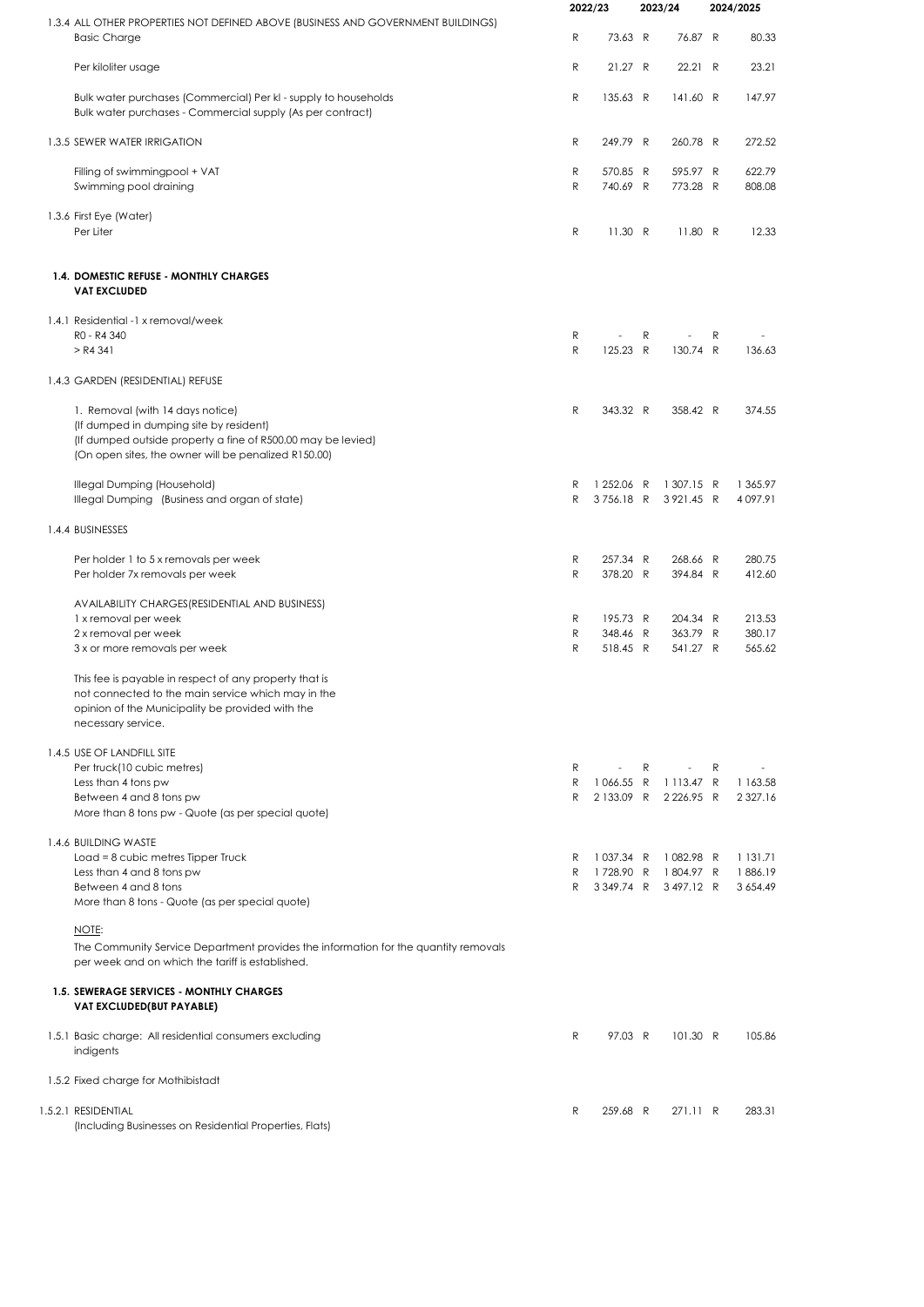|                                                                                                                                                                                                       |                         |                                 | 2022/23                                                                     |   | 2023/24                                                                                     |   | 2024/2025                                                            |
|-------------------------------------------------------------------------------------------------------------------------------------------------------------------------------------------------------|-------------------------|---------------------------------|-----------------------------------------------------------------------------|---|---------------------------------------------------------------------------------------------|---|----------------------------------------------------------------------|
| 1.5.2.2 Business, Industries and Institutional in Mothibistadt                                                                                                                                        |                         | R                               | 535.07 R                                                                    |   | 558.61 R                                                                                    |   | 583.75                                                               |
| 1.5.3 Consumption based on water usage for Kuruman and Wrenchville<br>consumers                                                                                                                       |                         |                                 |                                                                             |   |                                                                                             |   |                                                                      |
| 1.5.3.1 RESIDENTIAL (Including Businesses on Residential Properties, Flats)                                                                                                                           |                         | R                               | 0.24 R                                                                      |   | 0.25 R                                                                                      |   | 0.26                                                                 |
| 1.5.3.2 Business, Industries and Institutional                                                                                                                                                        |                         | R                               | 0.42 R                                                                      |   | 0.44 R                                                                                      |   | 0.46                                                                 |
| 1.5.3.3 Water Purification Dealers                                                                                                                                                                    |                         | R<br>R                          | 734.67 R                                                                    | R | 767.00 R                                                                                    | R | 801.51                                                               |
| 1.5.4 AVAILABILITY CHARGES                                                                                                                                                                            |                         | $\mathsf{R}$                    | 244.77 R                                                                    |   | 255.54 R                                                                                    |   | 267.04                                                               |
| This fee is payable in respect of any property that is not connected to the main service<br>which may in the opinion of the Municipality be provided with the necessary service.                      |                         |                                 |                                                                             |   |                                                                                             |   |                                                                      |
| 1.6. SUCTION SERVICES (SEWERAGE) - MONTHLY CHARGES<br><b>VAT EXCLUDED</b>                                                                                                                             |                         |                                 |                                                                             |   |                                                                                             |   |                                                                      |
| 1.6.1 Basic charge per month to be levied with the exception<br>that no charge will be levied in the event that a suction<br>service was rendered in a particular month.                              |                         | R                               | 102.93 R                                                                    |   | 107.46 R                                                                                    |   | 112.30                                                               |
| 1.6.2 SUCTION SERVICES:                                                                                                                                                                               |                         |                                 |                                                                             |   |                                                                                             |   |                                                                      |
| Ga-Segonyana area per kiloliter<br>Transport per km                                                                                                                                                   | (Empty) R<br>(Loaded) R | R                               | 60.62 R<br>4.01 R<br>4.84 R                                                 |   | 63.29 R<br>4.19 R<br>5.06 R                                                                 |   | 66.14<br>4.38<br>5.28                                                |
| <b>OUTSIDE GASEGONYANA AREA</b><br>Per kiloliter                                                                                                                                                      |                         | R                               | 61.15 R                                                                     |   | 63.85 R                                                                                     |   | 66.72                                                                |
| Transport per km                                                                                                                                                                                      | (Empty) R<br>(Loaded) R |                                 | 8.10 R<br>11.35 R                                                           |   | 8.45 R<br>11.85 R                                                                           |   | 8.84<br>12.39                                                        |
| Dumping at Sewer Plant (per load)                                                                                                                                                                     |                         | R                               | 1059.62 R                                                                   |   | 1 106.24 R                                                                                  |   | 1 156.02                                                             |
| <b>1.7 CONSUMER DEPOSITS</b><br><b>VAT NOT LEVIABLE</b>                                                                                                                                               |                         |                                 |                                                                             |   |                                                                                             |   |                                                                      |
| 1.7.1 Residential Properties:<br>Wrenchville<br>Mothibistad<br>Bankhara-Bodulong<br>All Indigent Households<br>Households pre-paid metering                                                           | Kuruman                 | R<br>R<br>R<br>R<br>R<br>R      | 4 085.32 R<br>4 085.32 R<br>1 144.53 R<br>540.47 R<br>540.47 R<br>2002.92 R |   | 4 265.08 R<br>4 265.08 R<br>1194.89 R<br>564.25 R<br>564.25 R<br>2091.05 R                  |   | 4 4 5 7.01<br>4 4 5 7.01<br>1 248.66<br>589.64<br>589.64<br>2 185.15 |
| 1.7.2 Business Properties:<br>Wrenchville<br>Mothibistad<br>Bankhara-Bodulong<br>Pre-paid Metering<br>180+ amp Users                                                                                  | Kuruman                 | R<br>R<br>R<br>R<br>R<br>R<br>R | 5 007.30 R<br>3004.38 R<br>3004.38 R<br>3004.38 R<br>2400.33 R              | R | 5 227.62 R<br>3 136.57 R<br>3 136.57 R<br>3 136.57 R<br>2 505.94 R<br>6 247.21 R 6 522.08 R |   | 5 4 6 2.87<br>3 277.72<br>3 277.72<br>3 277.72<br>2618.71<br>6815.58 |
| <b>NOTE:</b> New Consumers blacklisted at Credit Bureau:-<br>Applicable deposit x 2.0 excluding registered Indigent Households<br><b>1.8 CONNECTION FEES CONSUMER SERVICES</b><br><b>VAT EXCLUDED</b> |                         |                                 |                                                                             |   |                                                                                             |   |                                                                      |
| Electricity                                                                                                                                                                                           |                         | R                               | 249.84 R                                                                    |   | 260.84 R                                                                                    |   | 272.57                                                               |
| Water<br>Sewer<br>A 50% rebate is allowed for all registered indigent households (R4,120.00)                                                                                                          |                         | R                               | 249.84 R                                                                    |   | 260.84 R                                                                                    |   | 272.57                                                               |
| NEW CONNECTIONS for water, electricity and sewerage<br>Water                                                                                                                                          |                         | R                               | 1724.11 R                                                                   |   | 1799.97 R                                                                                   |   | 1880.97                                                              |
| Sewerage<br>The electricity new connection is determined by a quotation from electricians                                                                                                             |                         | R                               | 1012.11 R                                                                   |   | 1056.64 R                                                                                   |   | 1 104.19                                                             |
| 1.8.1 Fire water connection (cost plus 10%)                                                                                                                                                           |                         |                                 |                                                                             |   |                                                                                             |   |                                                                      |
| <b>1.9 METER TESTING</b><br>VAT EXCLUDED BUT PAYABLE                                                                                                                                                  |                         |                                 |                                                                             |   |                                                                                             |   |                                                                      |
| <b>Electricity Installation Safety</b><br>Water or Electricity Meters                                                                                                                                 |                         | R<br>R                          | 681.29 R<br>681.29 R                                                        |   | 711.26 R<br>711.26 R                                                                        |   | 743.27<br>743.27                                                     |
| <b>1.10 INVESTIGATION OF COMPLAINTS</b><br><b>VAT EXCLUDED BUT PAYABLE</b>                                                                                                                            |                         |                                 |                                                                             |   |                                                                                             |   |                                                                      |
| Normal working hours<br>After hours                                                                                                                                                                   |                         | R<br>R                          | 522.33 R<br>681.29 R                                                        |   | 545.31 R<br>711.26 R                                                                        |   | 569.85<br>743.27                                                     |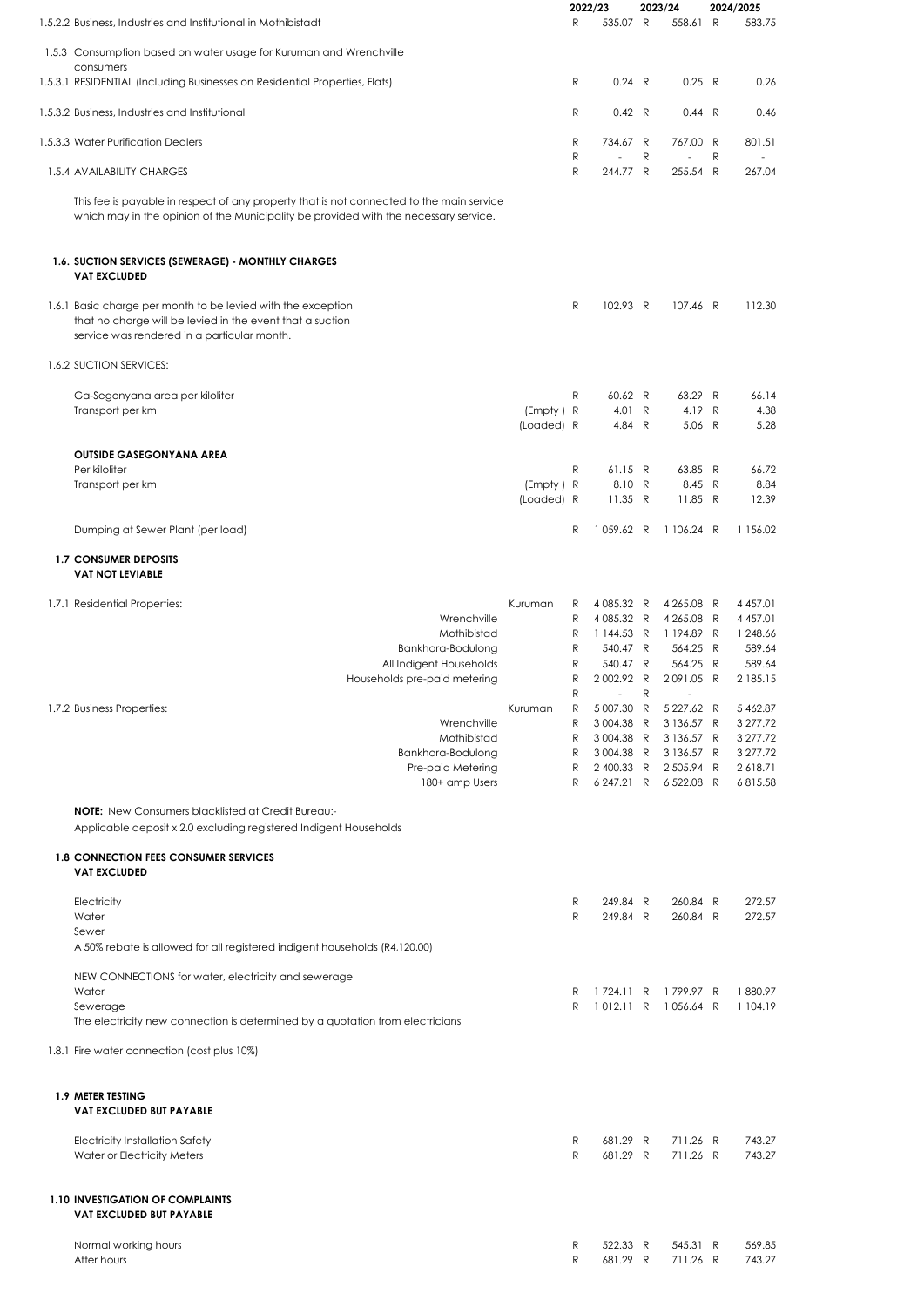|      |                                                                                          |              | 2022/23                   |  | 2023/24                |  | 2024/2025     |
|------|------------------------------------------------------------------------------------------|--------------|---------------------------|--|------------------------|--|---------------|
|      |                                                                                          |              |                           |  |                        |  |               |
|      | 1.11 TAMPERING FEE / BYPASS(METERS)                                                      |              |                           |  |                        |  |               |
|      | Penalty: Households                                                                      | R            |                           |  | 4005.84 R 4182.09 R    |  | 4 370.29      |
|      | : Business                                                                               |              | R 10014.60 R 10455.25 R   |  |                        |  | 10 925.73     |
|      | : Industrial                                                                             |              | R 15021.91 R 15682.88 R   |  |                        |  | 16 388.61     |
|      | Plus: Average must be determined                                                         |              |                           |  |                        |  |               |
|      | Plus: Cost of replacing the meter                                                        |              |                           |  |                        |  |               |
|      | 1.12 COMPUTER PRINT OUT PER PAGE: ACCOUNTS AND PROOF OF RESIDENCE<br><b>VAT EXCLUDED</b> |              |                           |  |                        |  |               |
|      | Per page                                                                                 | R            | 5.40 R                    |  | 5.64 R                 |  | 5.89          |
|      | 1.13 DEBT COLLECTION ADMINISTRATION                                                      |              |                           |  |                        |  |               |
|      | 1.13.1 VAT EXCLUDED(BUT PAYABLE)                                                         |              |                           |  |                        |  |               |
|      | 1.13.2 Administration cost per record per month                                          | R            | 57.08 R                   |  | 59.59 R                |  | 62.27         |
|      | Default/non-payment of accounts:                                                         |              |                           |  |                        |  |               |
|      | Telephone notice                                                                         | R            | 80.25 R                   |  | 83.78 R                |  | 87.55         |
|      | Written final notice                                                                     | R            | 126.59 R                  |  | 132.16 R               |  | 138.11        |
|      | Re-connection of services - Households                                                   | $\mathsf{R}$ | 604.69 R                  |  | 631.30 R               |  | 659.71        |
| 1.14 | Re-connection of services -Businesses                                                    | R            | 1005.94 R                 |  | 1050.20 R              |  | 1097.46       |
|      | <b>COLLECTION COSTS</b>                                                                  |              |                           |  |                        |  |               |
|      | Final notice posted or delivered                                                         | R            | 125.46 R                  |  | 130.98 R               |  | 136.87        |
|      | Summons: Revenue stamp                                                                   |              |                           |  |                        |  |               |
|      | Sheriff fees                                                                             |              |                           |  |                        |  |               |
|      | Advertisements                                                                           |              |                           |  |                        |  |               |
| 1.15 | Judgement notice to debtor                                                               | R            | 125.46 R                  |  | 130.98 R               |  | 136.87        |
|      | <b>2. COMMUNITY FACILITIES</b>                                                           |              |                           |  |                        |  |               |
|      | <b>2.1 MUNICIPAL BUILDINGS</b><br>VAT INCLUDED - RENTAL PER OCCASION                     |              |                           |  |                        |  |               |
|      |                                                                                          |              |                           |  |                        |  |               |
|      | 2.1.1 TOWN HALL AND CIVIC CENTRE:                                                        |              |                           |  |                        |  |               |
|      | Rental: Weddings and Parties                                                             | R            | 3743.70 R                 |  | 3908.43 R              |  | 4 0 8 4 . 3 1 |
|      | Use of kitchen facilities                                                                | R            | 1 255.20 R                |  | 1310.43 R              |  | 1 369.40      |
|      | Deposit                                                                                  | R            | 4998.90 R                 |  | 5218.86 R              |  | 5 4 5 3.71    |
|      | Entertainment events - Rental                                                            | R            |                           |  | 9 997.81 R 10 437.71 R |  | 10 907.41     |
|      | Deposit                                                                                  |              | R 12 520.59 R 13 071.49 R |  |                        |  | 13 659.71     |

10% Discount where there is an entrance fee for Charitable occassions.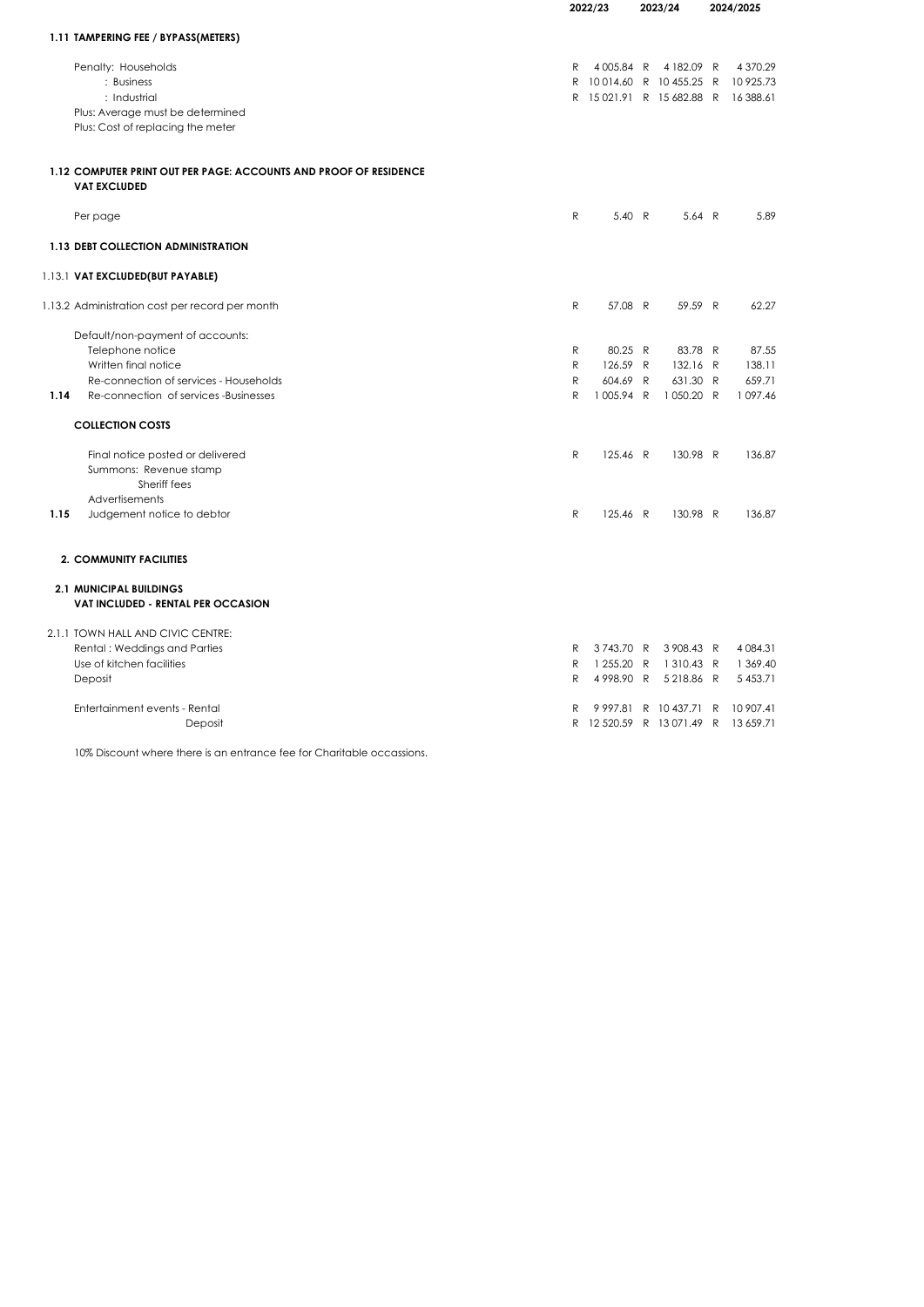|                                                                                            |        | 2022/23<br>2023/24 |              | 2024/2025                        |               |
|--------------------------------------------------------------------------------------------|--------|--------------------|--------------|----------------------------------|---------------|
|                                                                                            |        |                    |              |                                  |               |
| 2.1.1.1 OTHER FACILITIES AT CIVIC CENTRE                                                   |        |                    |              |                                  |               |
| Use of braai facilities                                                                    | R      | 1 255.20 R         |              | 1310.43 R                        | 1 369.40      |
| Use of kitchen facilities                                                                  | R      | 1 255.20           | R            | 1 310.43 R                       | 1 369.40      |
| Deposit on kitchen equipment                                                               | R      | 2487.76 R          |              | 2 597.22 R                       | 2714.09       |
| 2.1.1.2 DEPOSIT PER OCCASION                                                               |        |                    |              |                                  |               |
| Where no entrance fees are charged by organisation in                                      |        |                    |              |                                  |               |
| 7.1, for example training groups schools and churches,                                     |        |                    |              |                                  |               |
| meetings sport clubs/schools/churches/charity                                              |        |                    |              |                                  |               |
| organisations/agricultural unions/pauper burial                                            |        |                    |              |                                  |               |
| services:                                                                                  |        |                    |              |                                  |               |
| Rental per occasion                                                                        | R      | 1 101.04 R         |              | 1149.48 R                        | 1 201.21      |
| Deposit per occasion                                                                       | R      | 1 255.20 R         |              | 1 310.43 R                       | 1 369.40      |
| 2.1.1.3 Rental of halls by government departments and unions                               |        |                    |              |                                  |               |
| Rental per occasion                                                                        | R      | 1620.84 R          |              | 1692.16 R                        | 1768.30       |
| Deposit per occasion                                                                       | R      | 2161.12 R          |              | 2 2 5 6.21 R                     | 2 3 5 7.74    |
| 2.1.1.4 Rental of halls by government departments, unions for meetings and schools for the | R      | 1 101.04 R         |              | 1149.48 R                        | 1 201.21      |
| purpose of writing examinations, per occasion.                                             |        |                    |              |                                  |               |
| 2.1.2 LIBRARY HALL PER OCCASION                                                            |        |                    |              |                                  |               |
| Rental                                                                                     | R      | 540.28 R           |              | 564.05 R                         | 589.43        |
| Deposit                                                                                    | R      | 373.56 R           |              | 390.00 R                         | 407.55        |
| 10% Discount for Charitable groups.                                                        |        |                    |              |                                  |               |
| 2.1.3 Rental of TABLES AND CHAIRS (charitable and                                          |        |                    |              |                                  |               |
| church organisation):                                                                      |        |                    |              |                                  |               |
| Per table                                                                                  | R      | 149.75 R           |              | 156.33 R                         | 163.37        |
| Deposit per table                                                                          | R      | 200.35 R           |              | 209.17 R                         | 218.58        |
| Per chair                                                                                  | R      | 7.95               | $\mathsf{R}$ | 8.30 R                           | 8.67          |
| Deposit per chair                                                                          | R      | 13.19 R            |              | 13.77 R                          | 14.39         |
|                                                                                            |        |                    |              |                                  |               |
| Transport per km                                                                           | R      | 5.10 R             |              | 5.32 R                           | 5.56          |
| 2.1.4 COMMUNITY HALLS                                                                      |        |                    |              |                                  |               |
| Rental                                                                                     | R      | 864.45 R           |              | 902.48 R                         | 943.10        |
| Deposit                                                                                    | R      | 1 255.20 R         |              | 1310.43 R                        | 1 369.40      |
| Use of kitchen facilities                                                                  | R      | 252.78 R           |              | 263.90 R                         | 275.78        |
| Entertainment events - Rental                                                              | R      | 1 252.06 R         |              | 1 307.15 R                       | 1 365.97      |
| Deposit<br>Water and electricity charges included in the rental                            | R      | 1878.09            | R            | 1960.72 R                        | 2048.96       |
|                                                                                            |        |                    |              |                                  |               |
| 2.1.5 RENTAL HOSTELS<br>Rental - smaller room                                              |        |                    |              |                                  | 1 549.32      |
| Rental - small room                                                                        | R<br>R | 1704.14 R          |              | 1420.12 R 1482.60 R<br>1779.12 R | 1859.18       |
| Rental - medium room                                                                       | R      |                    |              | 2130.17 R 2223.90 R              | 2 3 2 3 . 9 8 |
|                                                                                            |        |                    |              |                                  |               |
| 2.1.6 DEPOSIT HOSTELS                                                                      |        |                    |              |                                  |               |
| Deposit - smaller rooms                                                                    | R      | 1508.19 R          |              | 1 574.55 R                       | 1 645.40      |
| Deposit - small room                                                                       | R      | 1809.82 R          |              | 1889.46 R                        | 1974.48       |
| Deposit - medium room                                                                      | R      | 2714.74 R          |              | 2834.18 R                        | 2961.72       |
| 2.1.7 RENTAL SMME HUB                                                                      |        |                    |              |                                  |               |
| SMALL STALL                                                                                | R      | 713.42 R           |              | 744.81 R                         | 778.33        |
| <b>LARGE STALL</b>                                                                         | R      | 1426.85 R          |              | 1489.63 R                        | 1 556.66      |
| 2.1.8 RENTAL OFFICES                                                                       |        |                    |              |                                  |               |
| Cost per square meter (Under roof)                                                         | R      | 70.61 R            |              | 73.71 R                          | 77.03         |
| as measured over the external wall of the building                                         |        |                    |              |                                  |               |
| 2.1.9 ZEBRA STALLS                                                                         | R      | 540.28 R           |              | 564.05 R                         | 589.43        |
|                                                                                            |        |                    |              |                                  |               |
| 2.1.10 MOTHIBISTADT HOUSES                                                                 |        |                    |              |                                  |               |

As per contract amount plus CPI Municipal services as per approved tariffs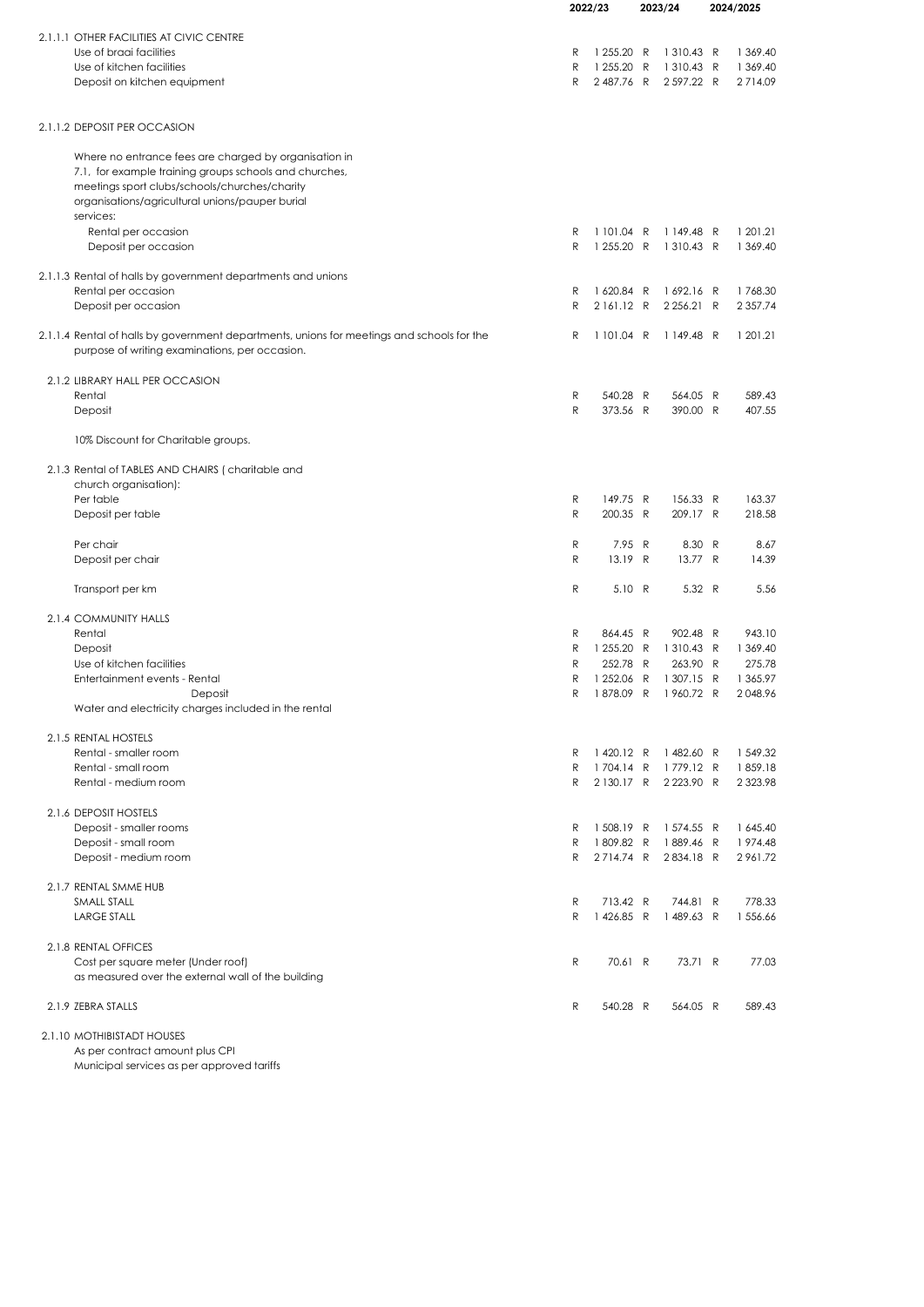|     |                                                                                 |    | 2022/23    |              | 2023/24               | 2024/2025 |           |
|-----|---------------------------------------------------------------------------------|----|------------|--------------|-----------------------|-----------|-----------|
|     | <b>2.2 SPORTS GROUND</b><br><b>VAT INCLUDED - RENTAL PER OCCASION</b>           |    |            |              |                       |           |           |
|     | 2.2.1 Mothibi, W/Ville, Batlharos, B/Bodulong, Gantatelang and Gamopedi         |    |            |              |                       |           |           |
|     | Friendly games: Rental                                                          | R  | 299.93 R   |              | 313.13 R              |           | 327.22    |
|     | Deposit                                                                         | R  | 299.93 R   |              | 313.13 R              |           | 327.22    |
|     | Outside teams: Rental                                                           | R  | 1 332.19   | R            | 1390.81 R             |           | 1 453.39  |
|     | Deposit                                                                         | R  | 1 332.19 R |              | 1390.81 R             |           | 1 453.39  |
|     | Betting games (Tournaments): Rental                                             | R  | 1199.71 R  |              | 1 252.50 R            |           | 1 308.86  |
|     | Deposit                                                                         | R  | 1 199.71   | $\mathsf{R}$ | 1 252.50 R            |           | 1 308.86  |
|     | Festivals and Bashes: Rental(Category A) *                                      | R. | 18780.88   |              | R 19607.24 R          |           | 20 489.56 |
|     | Deposit                                                                         | R  |            |              | 18780.88 R 19607.24 R |           | 20 489.56 |
|     | Festivals and Bashes: Rental(Category B)*                                       | R  | 6748.39    | R            | 7045.32 R             |           | 7 362.35  |
|     | Deposit                                                                         | R. | 11 247.31  |              | R 11742.19 R          |           | 12 270.59 |
|     | *Categories will be determined by the Municipality                              |    |            |              |                       |           |           |
|     | Developmental games (Schools, Charities, Sports and culture programmes): Rental | R  | 524.87 R   |              | 547.97 R              |           | 572.63    |
|     | : Deposit                                                                       | R  | 524.87 R   |              | 547.97 R              |           | 572.63    |
| 2.3 |                                                                                 |    |            |              |                       |           |           |
|     | 2.3.1 GRAVE YARD                                                                |    |            |              |                       |           |           |
|     | <b>VAT INCLUDED - LEVIES PER OCCASION</b>                                       |    |            |              |                       |           |           |

2.3.2 A 100% rebate is allowed for indigents appearing on our register

2.3.3 Graves at no charge is delegated to Municipal Manager for approval and report back to Council.

### 2.3.4.1 GRAVES FEES

### 2.3.4.2 RESIDENTS OF GA-SEGONYANA

Applicable in accordance with the following set conditions namely, proof of income of household must be submitted with reservation and payment of grave and death certificate to establish age of the deceased.

2.3.4.3 Indigents Income up to R4120: <br>
R 475.62 R 496.54 R 518.89

| 6 - 13 years of age |   | 642.08 R   | 670.33 R            | 700.50   |
|---------------------|---|------------|---------------------|----------|
| 14 years and older  |   | 832.33 R   | 868.95 R            | 908.05   |
| Double graves       | R |            | 1545.75 R 1613.76 R | 686.38   |
| Deeper gaves        | R | 1 248.49 R | 1 303.43 R          | 1 362.08 |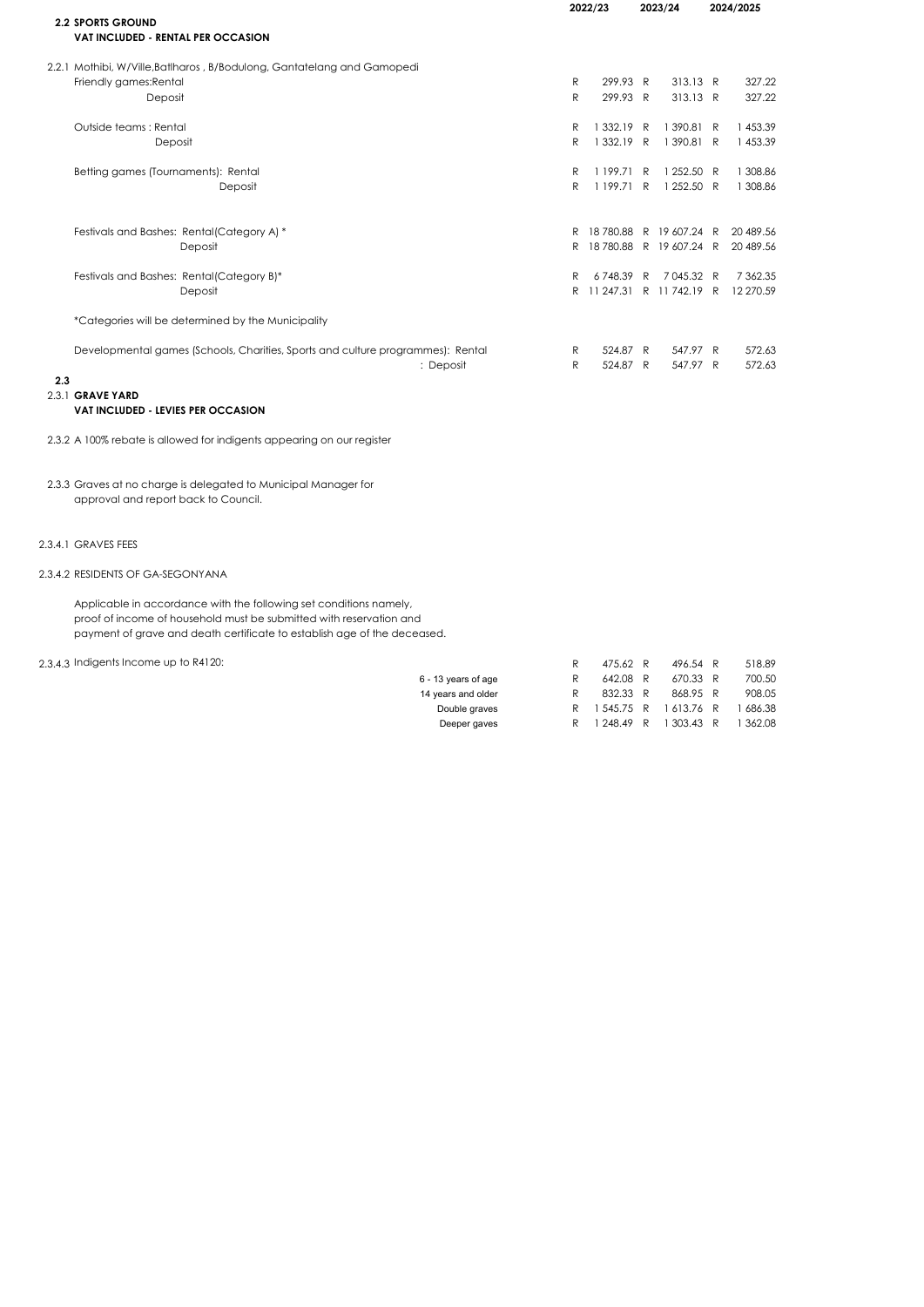|                                                                                           | 2022/23                 |              |            |   | 2023/24    |   | 2024/2025     |
|-------------------------------------------------------------------------------------------|-------------------------|--------------|------------|---|------------|---|---------------|
| 2.3.4.4 Non indigents Income >R4120:                                                      | $0 - 5$ years           | R            | 808.55 R   |   | 844.12 R   |   | 882.11        |
|                                                                                           | 6 - 13 years of age     | R            | 933.40 R   |   | 974.47 R   |   | 1018.32       |
|                                                                                           | 14 years and older      | R            | 1093.92 R  |   | 1 142.05 R |   | 1 193.44      |
|                                                                                           | Double graves           | $\mathsf{R}$ | 2068.93 R  |   | 2159.96 R  |   | 2 2 5 7 . 1 6 |
|                                                                                           | Deeper gaves            | R            | 1450.63 R  |   | 1514.46 R  |   | 1 582.61      |
| Berm system and build out of graves                                                       |                         | R            | 4898.28 R  |   | 5113.80 R  |   | 5 3 4 3 . 9 2 |
| 2.3.4.9 NON-RESIDENTS                                                                     | $0 - 12$ years of age R |              | 1 276.04 R |   | 1 332.19 R |   | 1 392.14      |
|                                                                                           | 13 years and older      | R            | 1687.63 R  |   | 1761.88 R  |   | 1841.17       |
|                                                                                           | Double graves           | R            | 2099.20 R  |   | 2191.56 R  |   | 2 2 9 0.18    |
| Berm system and build out of graves                                                       |                         | R            | 6544.74 R  |   | 6832.70 R  |   | 7 140.18      |
| <b>2.4 CARAVAN PARK</b><br><b>VAT INCLUDED</b>                                            |                         |              |            |   |            |   |               |
| 2.4.1 Pensioners above the age of 60 years qualify for a rebate of 10%<br>on all tariffs. |                         |              |            |   |            |   |               |
| 2.4.2 OVERNIGHT TARIFFS:                                                                  |                         |              |            |   |            |   |               |
| 2 bed Exclusive Chalet                                                                    |                         | R            | 729.38 R   |   | 761.47 R   |   | 795.74        |
| 3 bed Open Plan                                                                           |                         | R.           | 610.52 R   |   | 637.38 R   |   | 666.06        |
| Single room                                                                               |                         | R            | 486.25 R   |   | 507.65 R   |   | 530.49        |
| Encampment per caravan or tent                                                            |                         | R            | 216.11 R   |   | 225.62 R   |   | 235.77        |
| Daily visitors: per person                                                                |                         | R            | 32.42 R    |   | 33.84 R    |   | 35.37         |
| per caravan                                                                               |                         | R            | 246.99 R   |   | 257.86 R   |   | 269.46        |
| Block reservations, exluding exclusive chalet per                                         |                         |              |            |   |            |   |               |
| Chalet:                                                                                   | 4 Bed R                 |              | 720.35 R   |   | 752.05 R   |   | 785.89        |
|                                                                                           | 3 Bed R                 |              | 555.69 R   |   | 580.14 R   |   | 606.25        |
| 2.4.3 DEPOSIT:                                                                            |                         |              |            |   |            |   |               |
| Per Chalet                                                                                |                         | R            | 576.31 R   |   | 601.67 R   |   | 628.75        |
| Per Room                                                                                  |                         | R            | 349.87     | R | 365.27     | R | 381.71        |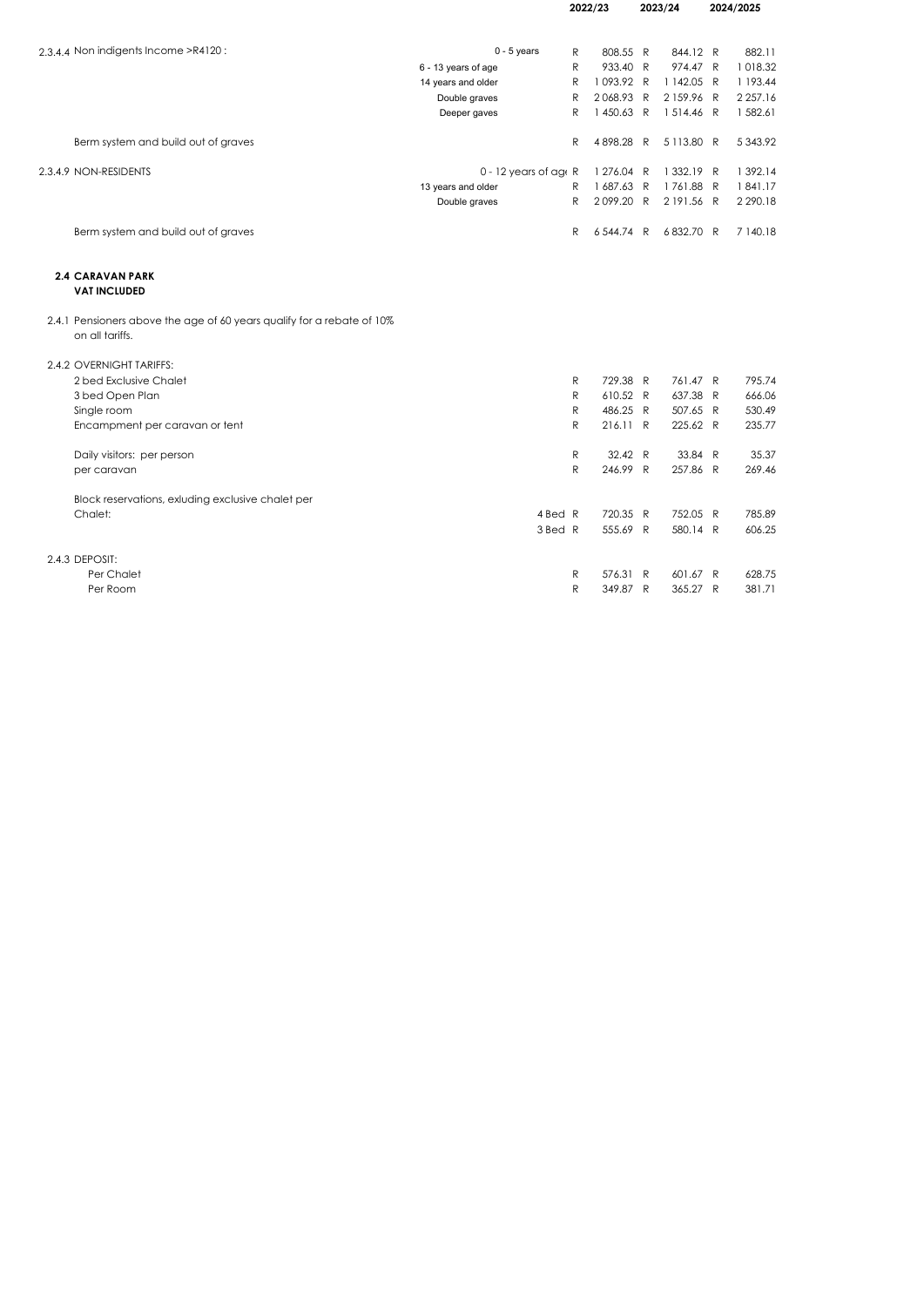| <b>2.5 NATURE RESERVE</b><br><b>VAT INCLUDED - ENTRANCE FEE</b><br>7.50 R<br>7.83 R<br>Organised school children (per child)<br>R<br>Children<br>R<br>15.00 R<br>15.66 R<br>Adult<br>R<br>29.99 R<br>31.31 R<br>$\mathsf{R}$<br>Vehicle<br>44.99 R<br>46.97 R<br>$\mathsf{R}$<br>149.96 R<br>156.56 R<br>Bus<br>2.6 THE EYE<br><b>VAT INCLUDED - ENTRANCE FEE</b> | 2024/2025      |  |
|-------------------------------------------------------------------------------------------------------------------------------------------------------------------------------------------------------------------------------------------------------------------------------------------------------------------------------------------------------------------|----------------|--|
|                                                                                                                                                                                                                                                                                                                                                                   |                |  |
|                                                                                                                                                                                                                                                                                                                                                                   |                |  |
|                                                                                                                                                                                                                                                                                                                                                                   |                |  |
|                                                                                                                                                                                                                                                                                                                                                                   | 8.18           |  |
|                                                                                                                                                                                                                                                                                                                                                                   | 16.36<br>32.72 |  |
|                                                                                                                                                                                                                                                                                                                                                                   | 49.08          |  |
|                                                                                                                                                                                                                                                                                                                                                                   | 163.61         |  |
|                                                                                                                                                                                                                                                                                                                                                                   |                |  |
|                                                                                                                                                                                                                                                                                                                                                                   |                |  |
|                                                                                                                                                                                                                                                                                                                                                                   |                |  |
| 10.81 R<br>$11.28$ R<br>Organised school children (per child)<br>R                                                                                                                                                                                                                                                                                                | 11.79          |  |
| Children up to 18 years<br>R<br>16.21 R<br>16.92 R                                                                                                                                                                                                                                                                                                                | 17.68          |  |
| ${\sf R}$<br>Adults<br>21.61<br>22.56 R<br>R                                                                                                                                                                                                                                                                                                                      | 23.58          |  |
| Wedding per group up to 20<br>R<br>540.28 R<br>564.05 R                                                                                                                                                                                                                                                                                                           | 589.43         |  |
| 2.7 PARKS                                                                                                                                                                                                                                                                                                                                                         |                |  |
| <b>ENTRANCE FEES</b>                                                                                                                                                                                                                                                                                                                                              |                |  |
| ${\sf R}$<br>21.61 R<br>22.56 R<br>Children up to 18 years                                                                                                                                                                                                                                                                                                        | 23.58          |  |
| $\mathsf{R}$<br>32.42 R<br>33.84 R<br>Adults                                                                                                                                                                                                                                                                                                                      | 35.37          |  |
| <b>2.8 SWIMMING BATHS</b><br><b>VAT INCLUDED - ENTRANCE FEE</b>                                                                                                                                                                                                                                                                                                   |                |  |
|                                                                                                                                                                                                                                                                                                                                                                   |                |  |
| Children up to 18 years For 2 hours<br>R<br>21.61 R<br>22.56 R<br>Adults For 2 hours<br>$\mathsf{R}$<br>43.22 R<br>45.12 R                                                                                                                                                                                                                                        | 23.58<br>47.15 |  |
| $\mathsf{R}$<br>Organised group up to 20 for 2 hours<br>540.28 R<br>564.05 R                                                                                                                                                                                                                                                                                      | 589.43         |  |
| <b>2.9 ENCROACHMENT</b>                                                                                                                                                                                                                                                                                                                                           |                |  |
| <b>VAT INCLUDED</b>                                                                                                                                                                                                                                                                                                                                               |                |  |
| $\mathsf{R}$<br>153.11 R<br>159.85 R<br>Fees                                                                                                                                                                                                                                                                                                                      | 167.04         |  |
| 2.10 ILLEGAL LAND USE                                                                                                                                                                                                                                                                                                                                             |                |  |
| <b>VAT INCLUDED</b>                                                                                                                                                                                                                                                                                                                                               |                |  |
| With minimum penalty of<br>R 24 972.33 R 26 071.11 R 27 244.31                                                                                                                                                                                                                                                                                                    |                |  |
| R 74 939.03 R 78 236.35 R 81 756.99<br>With maximum penalty of                                                                                                                                                                                                                                                                                                    |                |  |
| Depends on size of stand.                                                                                                                                                                                                                                                                                                                                         |                |  |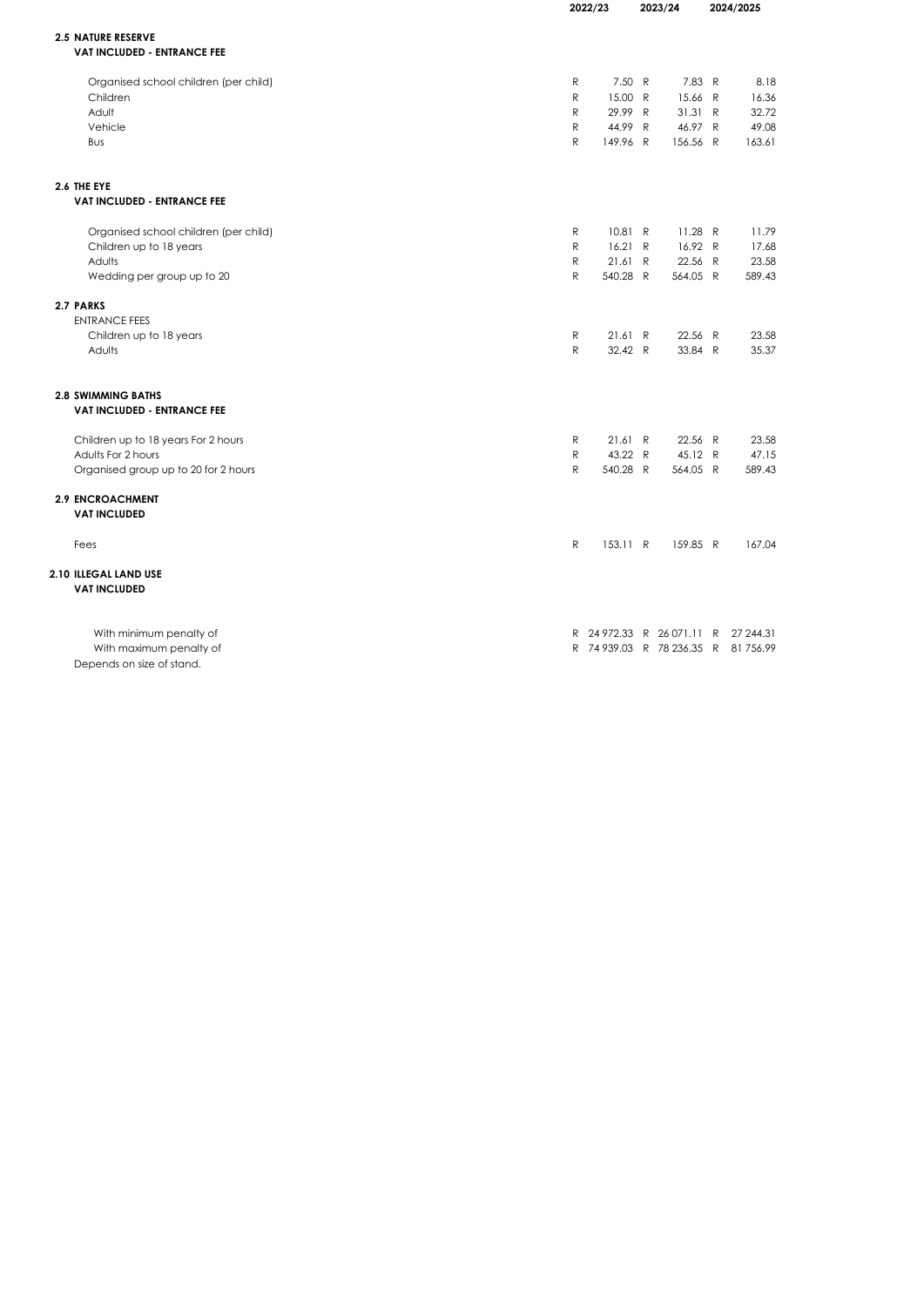|                                                                                                     |              | 2022/23        |   | 2023/24             |   | 2024/2025  |
|-----------------------------------------------------------------------------------------------------|--------------|----------------|---|---------------------|---|------------|
| <b>2.11 TRADE LICENCES</b>                                                                          |              |                |   |                     |   |            |
| <b>VAT INCLUDED</b>                                                                                 |              |                |   |                     |   |            |
| Per Licence: Informal trading i.e Tuckshops, salons                                                 | R            | 648.34 R       |   | 676.86 R            |   | 707.32     |
| : Formal trading i.e wholesale and retail                                                           | $\mathsf{R}$ | 1620.84 R      |   | 1692.16 R           |   | 1768.30    |
| <b>2.12 HAWKERS PERMITS</b>                                                                         |              |                |   |                     |   |            |
| <b>VAT INCLUDED</b>                                                                                 |              |                |   |                     |   |            |
|                                                                                                     |              |                |   |                     |   |            |
| Permits                                                                                             | R            | 162.08 R       |   | 169.22 R            |   | 176.83     |
| Trade licences - Renewal                                                                            | R            | 810.42 R       |   | 846.08 R            |   | 884.15     |
| Hawkers Permit - Renewal                                                                            | R            | 118.86 R       |   | 124.09 R            |   | 129.68     |
|                                                                                                     |              |                |   |                     |   |            |
| 2.12 ILLEGAL LOGGING AT TUCKSHOPS & SHOPS                                                           |              |                |   |                     |   |            |
| <b>VAT INCLUDED</b>                                                                                 |              |                |   |                     |   |            |
| Penalty                                                                                             | R            |                |   | 4998.90 R 5218.86 R |   | 5 4 5 3.71 |
|                                                                                                     |              |                |   |                     |   |            |
|                                                                                                     |              |                |   |                     |   |            |
| 2.13 LIBRARY<br><b>VAT INCLUDED</b>                                                                 |              |                |   |                     |   |            |
|                                                                                                     |              |                |   |                     |   |            |
| Identity ticket replacement due to misplacement                                                     | R            | 75.64 R        |   | 78.97 R             |   | 82.52      |
| Admin Levy books outstanding after 4 weeks                                                          | R            | 64.83 R        |   | 67.69 R             |   | 70.73      |
| <b>2.14 ADVERTISING SIGNS AND HOARDINGS</b>                                                         |              |                |   |                     |   |            |
| 2.14.1 Advertsing signs                                                                             |              |                |   |                     |   |            |
| Cost per square meter                                                                               | R            | 158.96 R       |   | 165.96 R            |   | 173.42     |
| Minimum charge                                                                                      | R            | 1589.62 R      |   | 1659.56 R           |   | 1734.24    |
| Guest house Board-Single sided                                                                      | R            | 635.85 R       |   | 663.83 R            |   | 693.70     |
| Guest house Board-double sided                                                                      | R            | 890.19 R       |   | 929.36 R            |   | 971.18     |
|                                                                                                     |              |                |   |                     |   |            |
| 2.14.2 BANNERS                                                                                      |              |                |   |                     |   |            |
| Deposit                                                                                             | R            | 1017.36 R      |   | 1062.12 R           |   | 1 109.92   |
| Fees per week                                                                                       | R            | 612.00 R       |   | 638.93 R            |   | 667.68     |
| 2.14.3 POSTERS                                                                                      |              |                |   |                     |   |            |
| (i) Application per poster - non profit organisation                                                | R            | 15.90 R        |   | 16.60 R             |   | 17.34      |
| No commercial advertising and logos of sponsors will appear on posters                              |              |                |   |                     |   |            |
| (ii) Application for religious, sporting and cultural events, commercial logos of sponsors per week | R            | 79.48 R        |   | 82.98 R             |   | 86.71      |
| Minimum charge per week                                                                             | R            | 158.96 R       |   | 165.96 R            |   | 173.42     |
|                                                                                                     |              |                |   |                     |   |            |
|                                                                                                     |              |                |   |                     |   |            |
| (iii) Application per candidate                                                                     | R            | $\overline{a}$ | R | 1589.62 R 1659.56 R | R | 1734.24    |
| (iv) Application per registered political party and independents                                    | R            | 1 589.62 R     |   | 1659.56 R           |   | 1734.24    |
| Fully refundable on removal                                                                         |              |                |   |                     |   |            |
| Excluding present serving councillors that hold and                                                 |              |                |   |                     |   |            |
| arrange community meetings.                                                                         |              |                |   |                     |   |            |
| Poster should be removed within 48 hours. Failing to                                                |              |                |   |                     |   |            |
| do so deposit will not be reclaimable                                                               |              |                |   |                     |   |            |
| Application to display advertising signs                                                            | R            | 1589.62 R      |   | 1659.56 R           |   | 1734.24    |
| Advertising signs displayed on municipal property                                                   | R            | 2 384.43 R     |   | 2489.34 R           |   | 2 601.37   |
| Advertising fee per month                                                                           | R            | 270.24 R       |   | 282.13 R            |   | 294.82     |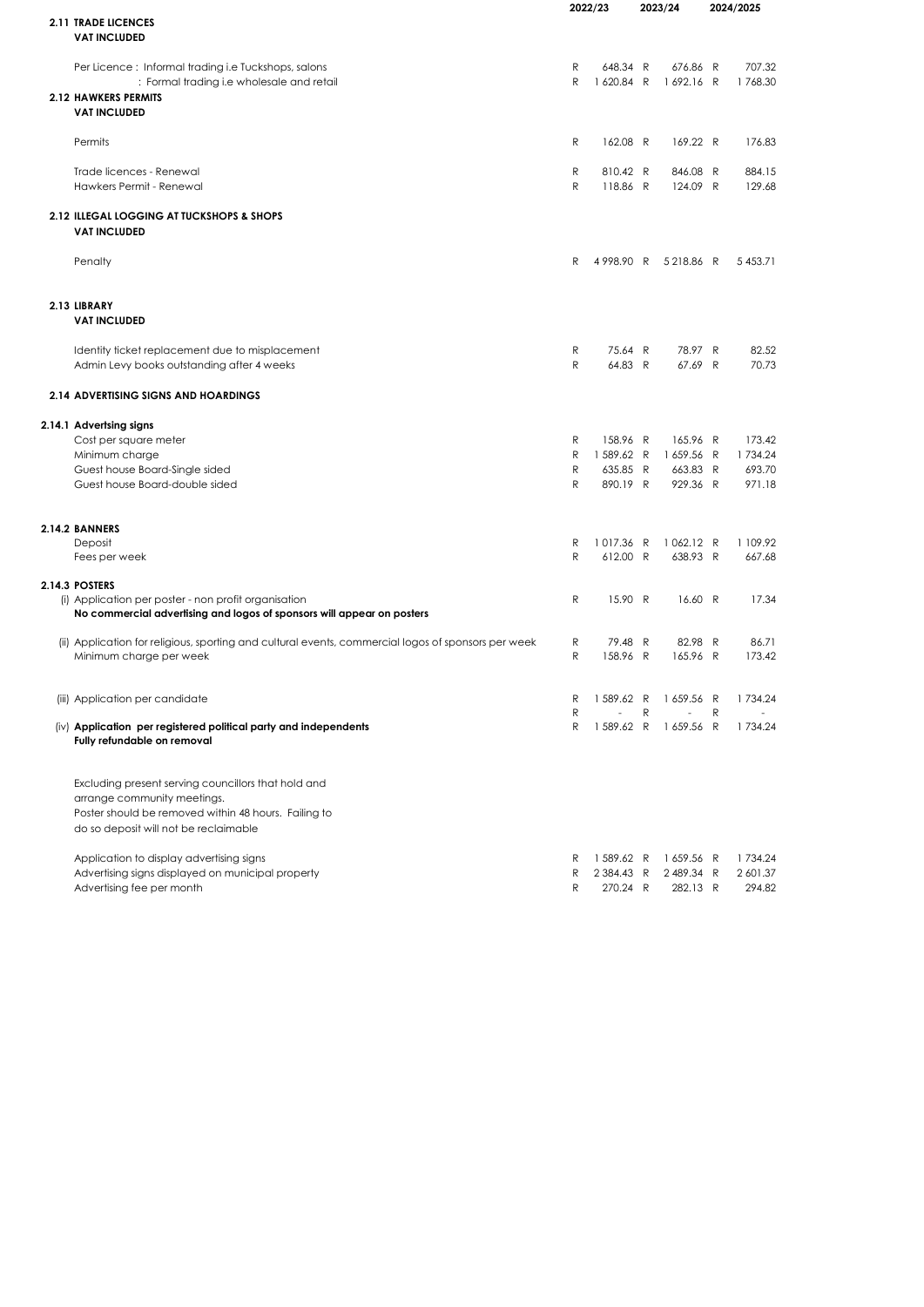|      |                                                | 2022/23      |                                                                         | 2023/24 |                     | 2024/2025 |
|------|------------------------------------------------|--------------|-------------------------------------------------------------------------|---------|---------------------|-----------|
|      | 2.15 PHOTOCOPIES                               |              |                                                                         |         |                     |           |
|      | <b>VAT INCLUDED</b>                            |              |                                                                         |         |                     |           |
|      |                                                |              |                                                                         |         |                     |           |
|      | A4 size                                        | R            | 2.16 R                                                                  |         | 2.26 R              | 2.36      |
|      | A <sub>3</sub> size                            | $\mathsf{R}$ | 3.78 R                                                                  |         | 3.95 R              | 4.13      |
|      | A4 size colour                                 | R            | 2.70 R                                                                  |         | 2.82 R              | 2.95      |
|      | A3 size colour                                 | R            | 5.40 R                                                                  |         | 5.64 R              | 5.89      |
|      |                                                |              |                                                                         |         |                     |           |
|      | 2.16 FAXES PER PAGE                            |              |                                                                         |         |                     |           |
|      | <b>VAT INCLUDED</b>                            |              |                                                                         |         |                     |           |
|      | Received                                       | R            | 6.22 R                                                                  |         | 6.49 R              | 6.78      |
|      | Send                                           | ${\sf R}$    | 4.52 R                                                                  |         | 4.71 R              | 4.93      |
|      |                                                |              |                                                                         |         |                     |           |
|      | Special tariff to Staff and Councillors        |              |                                                                         |         |                     |           |
|      | tariff less 20%                                |              |                                                                         |         |                     |           |
|      | <b>2.17 TESTING OF VEHICLE BRAKES</b>          |              |                                                                         |         |                     |           |
|      | <b>VAT EXCLUDED</b>                            |              |                                                                         |         |                     |           |
|      |                                                |              |                                                                         |         |                     |           |
|      | Fee                                            | R            | 374.39 R                                                                |         | 390.86 R            | 408.45    |
|      |                                                |              |                                                                         |         |                     |           |
|      |                                                |              |                                                                         |         |                     |           |
|      | <b>2.18 POUNDING FEES</b>                      |              |                                                                         |         |                     |           |
|      | <b>VAT EXCLUDED</b>                            |              |                                                                         |         |                     |           |
|      | Impounding:                                    |              |                                                                         |         |                     |           |
|      | Trolleys per trolley per day: Minimum          | R            | 90.42 R                                                                 |         | 94.40 R             | 98.65     |
|      | LDV's per LDV per day: Minimum                 | R            | 678.16 R                                                                |         | 708.00 R            | 739.86    |
|      | Horses, donkey's cattle and pigs per day       | R            | 378.20 R                                                                |         | 394.84 R            | 412.60    |
|      | Sheep and goat (each)                          | R            | 216.11 R                                                                |         | 225.62 R            | 235.77    |
|      | <b>Maintenance:</b>                            |              |                                                                         |         |                     |           |
|      | Horses, donkey's cattle and pigs per day       | R            | 162.08                                                                  | R       | 169.22 R            | 176.83    |
|      | Sheep and goat (each)                          | $\mathsf{R}$ | 64.83 R                                                                 |         | 67.69 R             | 70.73     |
|      | 2.19 TRAFFIC                                   |              |                                                                         |         |                     |           |
|      | <b>Functions, Marches and Sports</b>           |              |                                                                         |         |                     |           |
|      | Monday to Saturday                             |              |                                                                         |         |                     |           |
|      | One or two officer per event                   | R            | 1 271.70 R                                                              |         | 1 327.65 R          | 1 387.39  |
|      | Three or four officers per event               | R            | 2543.39 R                                                               |         | 2655.30 R           | 2774.79   |
|      | More than four officers per event              | R            | 3 179.24 R                                                              |         | 3319.13 R           | 3 468.49  |
|      | <b>Sunday and Public Holidays</b>              |              |                                                                         |         |                     |           |
|      | Per officer per hour                           | R            | 1192.21 R                                                               |         | 1 244.67 R          | 1 300.68  |
|      |                                                |              |                                                                         |         |                     |           |
|      | <b>ESCORT OF ABNORMAL LOADS</b>                |              |                                                                         |         |                     |           |
|      | <b>Monday to Saturday</b>                      |              |                                                                         |         |                     |           |
|      | Per officer per hour                           | R            | 715.33 R                                                                |         | 746.80 R            | 780.41    |
|      | <b>Sunday and Public Holidays</b>              |              |                                                                         |         |                     |           |
|      | Per officer per hour                           | R            |                                                                         |         | 2384.43 R 2489.34 R | 2 601.37  |
|      | Indigint Funerals                              |              |                                                                         |         |                     |           |
|      | Government Event                               |              |                                                                         |         |                     |           |
|      |                                                |              |                                                                         |         |                     |           |
| 2.20 | <b>AIRSTRIP</b>                                |              |                                                                         |         |                     |           |
|      | <b>Event: Rental</b>                           |              |                                                                         |         |                     |           |
|      | Deposit 100%                                   |              | R 12520.59 R 13071.49 R 13659.71<br>R 12 520.59 R 13 071.49 R 13 659.71 |         |                     |           |
|      | Rental of Hangers: As per contract             |              |                                                                         |         |                     |           |
|      |                                                |              |                                                                         |         |                     |           |
|      | 3. LAND USE                                    |              |                                                                         |         |                     |           |
|      |                                                |              |                                                                         |         |                     |           |
|      | <b>3.1 GROUND AND GRAVEL SALES</b>             |              |                                                                         |         |                     |           |
|      | <b>VAT INCLUDED</b>                            |              |                                                                         |         |                     |           |
|      |                                                |              |                                                                         |         |                     |           |
|      | 3.1.1 Ground Private - per 6 cubic metre truck | R            | 374.39 R                                                                |         | 390.86 R            | 408.45    |
|      | Ground Contractor - per 6 cubic metre truck    | R            | 374.39 R                                                                |         | 390.86 R            | 408.45    |
|      | 3.1.2 Gravel Private - per 6 cubic metre truck | R            | 374.39 R                                                                |         | 390.86 R            | 408.45    |
|      | Gravel Contractor - per 6 cubic metre truck    | R            | 374.39 R                                                                |         | 390.86 R            | 408.45    |
|      |                                                |              |                                                                         |         |                     |           |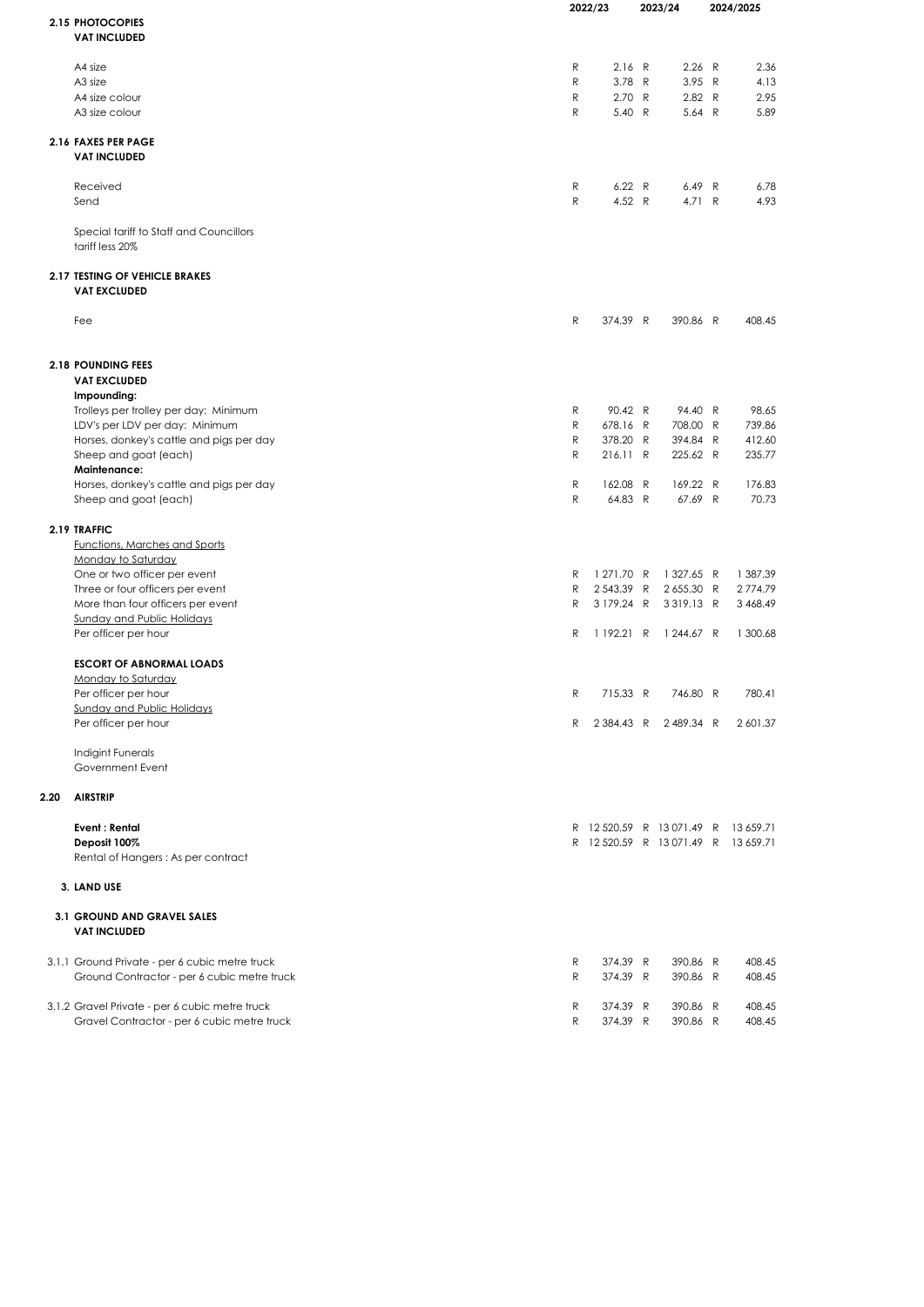| <b>3.2 BUILDING AND OTHER PLANS COPIES</b>                                                                                                                  |             | 2022/23                        |  | 2023/24                                                     | 2024/2025                      |  |
|-------------------------------------------------------------------------------------------------------------------------------------------------------------|-------------|--------------------------------|--|-------------------------------------------------------------|--------------------------------|--|
| <b>VAT INCLUDED</b>                                                                                                                                         |             |                                |  |                                                             |                                |  |
| 3.2.1 Black and White                                                                                                                                       |             |                                |  |                                                             |                                |  |
| Size A4(Removed A0)<br>Size A3(Removed A1)<br>A2                                                                                                            | R<br>R<br>R | 16.21 R<br>27.01 R<br>108.06 R |  | 16.92 R<br>28.20 R<br>112.81 R                              | 17.68<br>29.47<br>117.89       |  |
| 3.3 BUILDING PLAN APPROVAL - VAT INCLUDED<br><b>VAT INCLUDED</b>                                                                                            |             |                                |  |                                                             |                                |  |
| 3.3.1 Residential and Agricultural stands                                                                                                                   |             |                                |  |                                                             |                                |  |
| Cost per square metre<br>Minimum charge<br>Maximum charge                                                                                                   | R<br>R      | 30.26 R                        |  | 31.59 R<br>1404.73 R 1466.54 R<br>R 22 605.32 R 23 599.95 R | 33.01<br>1 532.53<br>24 661.95 |  |
| Penalty: R 20 000 Minimum charge:<br>If its more than the minimum charger, this formula will apply : cost per sqm x total sqm of the illegal building x 50% |             |                                |  |                                                             |                                |  |
| 3.3.2 Business and Guest houses                                                                                                                             |             |                                |  |                                                             |                                |  |
| Cost per square metre<br>Minimum charge                                                                                                                     | R<br>R      | 59.43 R<br>5651.33 R           |  | 62.05 R<br>5899.99 R                                        | 64.84<br>6 165.49              |  |
| Penalty: R 50 000 minimum charge<br>If its more than the minimum charger, this formula will apply : cost per sqm x total sqm of the illegal building x 50%  |             |                                |  |                                                             |                                |  |
| 3.3.3 Industrial stands                                                                                                                                     |             |                                |  |                                                             |                                |  |
| Cost per square metre<br>Minimum charge                                                                                                                     | R<br>R      | 108.06 R                       |  | 112.81 R<br>9 184.76 R 9 588.89 R 10 020.39                 | 117.89                         |  |
| Penalty: R 80 000 miniunm charge<br>If its more than the minimum charger, this formula will apply: cost per sqm x total sqm of the illegal building x 50%   |             |                                |  |                                                             |                                |  |
| 3.3.4 NGOS, NPOS and churches                                                                                                                               |             |                                |  |                                                             |                                |  |
| Cost per square metre<br>Penalty: R 5000 per day                                                                                                            | R           | 10.00 R                        |  | 10.44 R                                                     | 10.91                          |  |
| If its more than the minimum charger, this formula will apply: cost per sqm x total sqm of the illegal building x 50%                                       |             |                                |  |                                                             |                                |  |
| 3.3.5 Government buildings                                                                                                                                  |             |                                |  |                                                             |                                |  |
| Cost per square metre<br>Penalty: R10 000 per day                                                                                                           | R           | 15.00 R                        |  | 15.66 R                                                     | 16.36                          |  |
| If its more than the minimum charger, this formula will apply: cost per sqm x total sqm of the illegal building x 50%                                       |             |                                |  |                                                             |                                |  |
| 3.3.4 Residential Zone 2(2 or more Townhouses) per square meter<br>Residential Zone 3 (Flats) per square meter per unit                                     | R<br>R      | 32.42 R<br>32.42 R             |  | 33.84 R<br>33.84 R                                          | 35.37<br>35.37                 |  |
| 3.3.5 Occupation certificates                                                                                                                               | R           | 162.08 R                       |  | 169.22 R                                                    | 176.83                         |  |
| <b>3.4 BUILDING DEPOSITS</b><br>VAT EXCLUDED(BUT PAYABLE)                                                                                                   |             |                                |  |                                                             |                                |  |
| 3.4.1 Residential: 0 - 80 square metre<br>80+ square metre                                                                                                  | R<br>R      | 1728.90 R<br>2917.51 R         |  | 1804.97 R<br>3045.88 R                                      | 1886.19<br>3 182.95            |  |
| 3.4.2 Businesses                                                                                                                                            | R           | 7996.14 R                      |  | 8347.97 R                                                   | 8723.63                        |  |
| 3.4.3 INTERNAL ALTERATIONS                                                                                                                                  |             |                                |  |                                                             |                                |  |
| (i) Residential: 0 - 80 square metre<br>80+ square metre                                                                                                    | R<br>R      | 1728.90 R<br>2917.51 R         |  | 1804.97 R<br>3045.88 R                                      | 1886.19<br>3 182.95            |  |
| (ii) Business                                                                                                                                               | R           |                                |  | 9076.70 R 9476.08 R                                         | 9 902.50                       |  |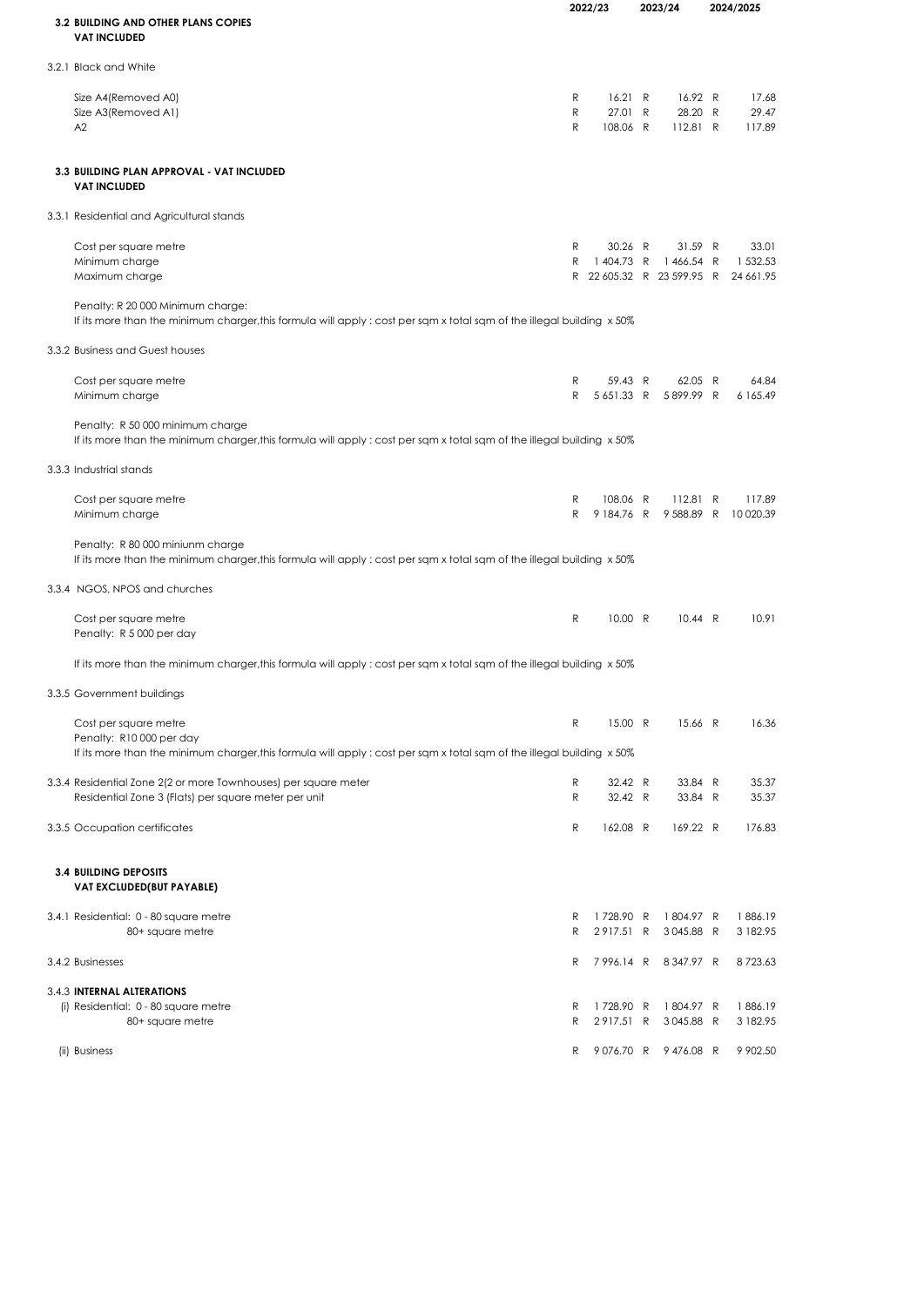|                                                                                                                                                                                                                                                                    | 2022/23 |            | 2023/24    | 2024/2025     |
|--------------------------------------------------------------------------------------------------------------------------------------------------------------------------------------------------------------------------------------------------------------------|---------|------------|------------|---------------|
| 3.5 LAND USE MANAGEMENT FEES<br>VAT EXCLUDED(BUT PAYABLE)                                                                                                                                                                                                          |         |            |            |               |
| 3.5.1 Category 1 Aplications MPT<br>Township establishment<br>0-20 Erven<br>(Plus R 100 per erf)<br>Plus tariff per erf in addition to the first 20 erven (Plus bulk service contribution)                                                                         | R       | 2701.40 R  | 2820.26 R  | 2947.17       |
| Application for Rezoning                                                                                                                                                                                                                                           | R       | 2701.40 R  | 2820.26 R  | 2947.17       |
| Removal, amendment or suspension of a restrictive conditions, servitude or reservation<br>against tittle of the land                                                                                                                                               | R       | 4538.35 R  | 4738.04 R  | 4 9 5 1 . 2 5 |
| Permanent closure of any public place or road                                                                                                                                                                                                                      | R       | 3 241.68 R | 3 384.31 R | 3 5 3 6 . 6 1 |
| Amendment or cancellation in whole or in part of a general plan                                                                                                                                                                                                    | R       | 3 241.68 R | 3 384.31 R | 3 5 3 6 . 6 1 |
| Subdivision/Consolidation of any land other than the subdivision which is provided for as a<br>category 2 applications per additional portion after 5, the per erf tariff per erf in additional                                                                    | R       | 4538.35 R  | 4738.04 R  | 4 9 5 1.25    |
| Any consent or approval required in terms of a condition of title, a condition of establishment<br>or conditionof an existing scheme or land use scheme                                                                                                            | R       | 3781.96 R  | 3948.37 R  | 4 1 2 6 .04   |
| 3.5.2 Category 2 Applications (Authorised officials)<br>Application to occupational practice, relaxation of building lines, coverage, boundary wall height, R<br>amendment of site development plan (Separate tariff will be charged for simultaneous application) |         | 4538.35 R  | 4738.04 R  | 4 9 5 1 . 2 5 |
| Subdivision/consolidation of any land where subdivision is expressly provided for in a<br>land use scheme<br>Per additional portion after 5. then per erf tariff per in addition                                                                                   | R       | 3781.96 R  | 3948.37 R  | 4 1 2 6 .04   |
| The consent of the municipality for any land use purpose or departure or deviation in terms of a<br>land use scheme or existing scheme which does not constitute a land development application                                                                    | R       | 3781.96 R  | 3948.37 R  | 4 1 2 6 .04   |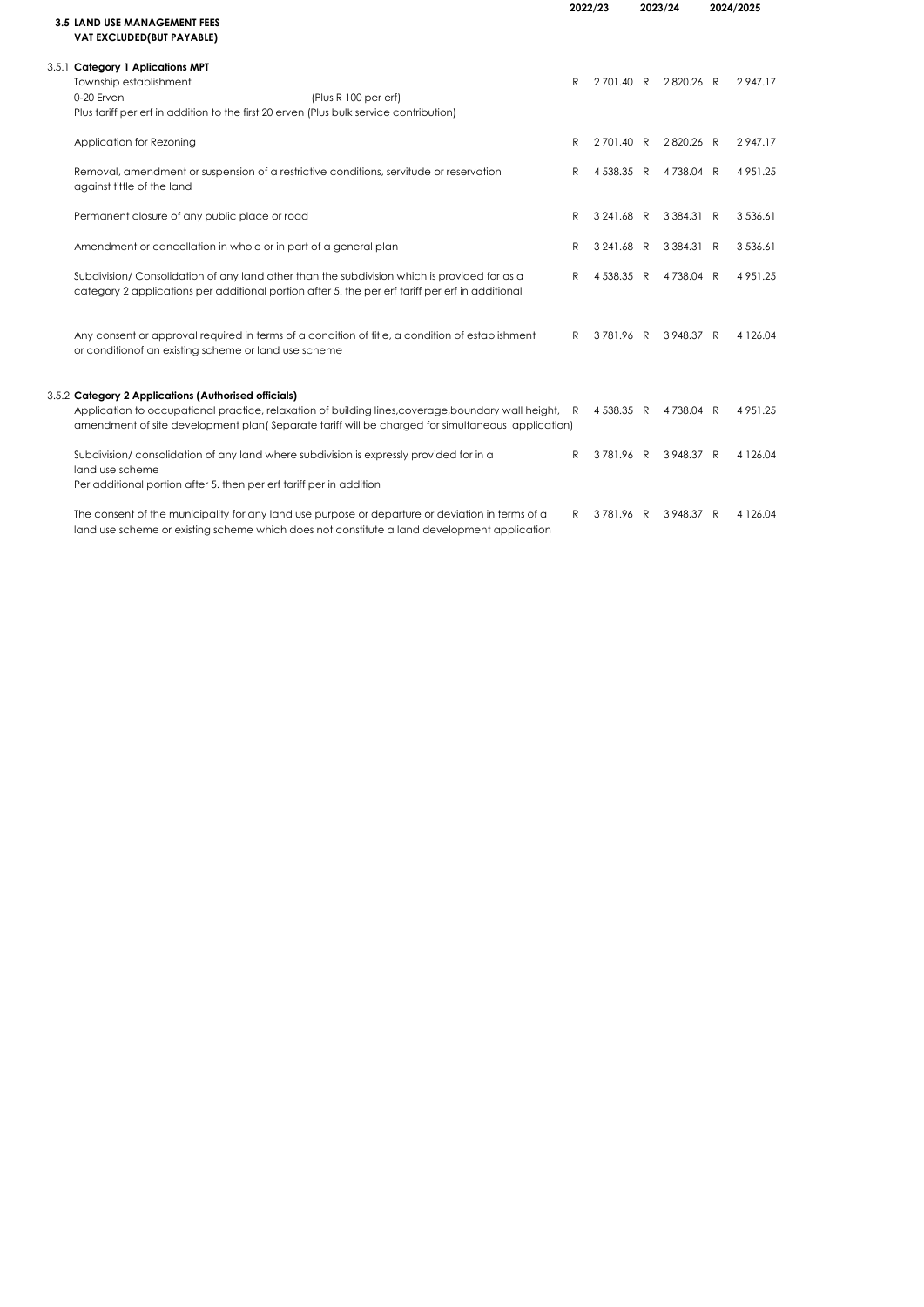|                                                                                                                                                                                                              | 2022/23      |  | 2023/24        |   |                                     | 2024/2025 |            |
|--------------------------------------------------------------------------------------------------------------------------------------------------------------------------------------------------------------|--------------|--|----------------|---|-------------------------------------|-----------|------------|
|                                                                                                                                                                                                              |              |  |                |   |                                     |           |            |
| 3.5.3 Other tariffs as per specific need                                                                                                                                                                     |              |  |                |   |                                     |           |            |
| Hard Copy of SDF                                                                                                                                                                                             | R            |  | 2 269.18 R     |   | 2369.02 R                           |           | 2 475.63   |
| Hard Copy of Land Use Regulations                                                                                                                                                                            | ${\sf R}$    |  | 486.25 R       |   | 507.65 R                            |           | 530.49     |
| Customised product compilation fee (DVD, CD of documents)                                                                                                                                                    | R            |  | 324.17 R       |   | 338.43 R                            |           | 353.66     |
| 3.5.4 CONTRAVENTION PENALTY (LAND USE)                                                                                                                                                                       |              |  |                |   |                                     |           |            |
|                                                                                                                                                                                                              |              |  |                |   |                                     |           |            |
| Application cost + 50%<br>Minimum                                                                                                                                                                            |              |  |                |   | R 24972.33 R 26071.11 R 27 244.31   |           |            |
| Maximum                                                                                                                                                                                                      |              |  |                |   | R 74 939.03 R 78 236.35 R 81 756.99 |           |            |
|                                                                                                                                                                                                              |              |  |                |   |                                     |           |            |
| 3.5.5 ENCHROACHMENT                                                                                                                                                                                          |              |  |                |   |                                     |           |            |
| Municipal Land                                                                                                                                                                                               |              |  |                |   |                                     |           |            |
| Rate per square metre                                                                                                                                                                                        |              |  |                |   |                                     |           |            |
| <b>3.6 APPLICATION FOR HOME ENTERPRISE</b><br>VAT EXCLUDED(BUT PAYABLE)                                                                                                                                      |              |  |                |   |                                     |           |            |
| Application fee                                                                                                                                                                                              | R            |  | 324.17 R       |   | 338.43 R                            |           | 353.66     |
| Departures land use restrictions on stands                                                                                                                                                                   | R            |  | $\blacksquare$ | R | $\overline{\phantom{a}}$            | R         |            |
| < 500 square metre                                                                                                                                                                                           | R            |  | 324.17 R       |   | 338.43 R                            |           | 353.66     |
| 501 - 750 square metre                                                                                                                                                                                       | $\mathsf{R}$ |  | 432.22 R       |   | 451.24 R                            |           | 471.55     |
| > 750 square metre                                                                                                                                                                                           | R            |  | 432.22 R       |   | 451.24 R                            |           | 471.55     |
| <b>3.7 CERTIFICATE PER ISSUE</b><br>VAT EXCLUDED(BUT PAYABLE)                                                                                                                                                |              |  |                |   |                                     |           |            |
| Valuation                                                                                                                                                                                                    | R            |  | 324.17 R       |   | 338.43 R                            |           | 353.66     |
| Clearance                                                                                                                                                                                                    | $\mathsf{R}$ |  | 486.25 R       |   | 507.65 R                            |           | 530.49     |
| Zoning                                                                                                                                                                                                       | R            |  | 324.17 R       |   | 338.43 R                            |           | 353.66     |
| 3.8 HIRING OF MACHINES(If machine used less than an hour still pay full price)                                                                                                                               |              |  |                |   |                                     |           |            |
| Grader per hour                                                                                                                                                                                              | R            |  | 1145.13 R      |   | 1 195.51 R                          |           | 1 249.31   |
| TLB per hour                                                                                                                                                                                                 | R            |  | 704.69 R       |   | 735.69 R                            |           | 768.80     |
| Front end loader                                                                                                                                                                                             | R            |  | 1 101.04 R     |   | 1149.48 R                           |           | 1 201.21   |
| Water truck                                                                                                                                                                                                  | R            |  | 660.59 R       |   | 689.66 R                            |           | 720.69     |
| Compactor                                                                                                                                                                                                    | R            |  | 660.59 R       |   | 689.66 R                            |           | 720.69     |
| <b>3.9 CONTRIBUTION TO BULK SERVICES</b>                                                                                                                                                                     |              |  |                |   |                                     |           |            |
| Payments to be made prior to approval of business plans<br>To be levied as per council policy subject to liason with developers<br>when land salesor new developments are concluded<br>Cost per square metre |              |  |                |   |                                     |           |            |
| Residential low cost                                                                                                                                                                                         |              |  |                |   |                                     |           |            |
| Non subsidised household                                                                                                                                                                                     |              |  |                |   |                                     |           |            |
| <b>Business</b><br>Industrial                                                                                                                                                                                |              |  |                |   |                                     |           |            |
| 3.9.1 Water                                                                                                                                                                                                  |              |  |                |   |                                     |           |            |
| Intermediate LOS                                                                                                                                                                                             | R            |  |                |   | 3 3 1 7.51 R 3 4 6 3.48 R           |           | 3 619.33   |
| Low                                                                                                                                                                                                          | R.           |  |                |   | 7 143.77 R 7 458.09 R               |           | 7793.71    |
| Medim                                                                                                                                                                                                        |              |  |                |   | R 13947.34 R 14561.02 R 15216.27    |           |            |
| High                                                                                                                                                                                                         |              |  |                |   | R 26 789.89 R 27 968.65 R 29 227.24 |           |            |
| 3.9.2 Sanitation                                                                                                                                                                                             |              |  |                |   |                                     |           |            |
| Low                                                                                                                                                                                                          | R.           |  |                |   | 9184.85 R 9588.99 R                 |           | 10 0 20.49 |
| Medium                                                                                                                                                                                                       |              |  |                |   | R 15036.23 R 15697.82 R 16404.23    |           |            |
| High                                                                                                                                                                                                         |              |  |                |   | R 21 839.80 R 22 800.75 R 23 826.79 |           |            |
| 3.9.3 Electricity                                                                                                                                                                                            |              |  |                |   |                                     |           |            |
| LOS                                                                                                                                                                                                          | R            |  |                |   | 6803.57 R 7102.93 R                 |           | 7 422.56   |
| Low                                                                                                                                                                                                          |              |  |                |   | R 13 607.15 R 14 205.86 R           |           | 14 845.12  |
| Medium                                                                                                                                                                                                       |              |  |                |   | R 27 214.29 R 28 411.72 R           |           | 29 690.25  |
| high                                                                                                                                                                                                         |              |  |                |   | R 40 821.44 R 42 617.58 R 44 535.37 |           |            |